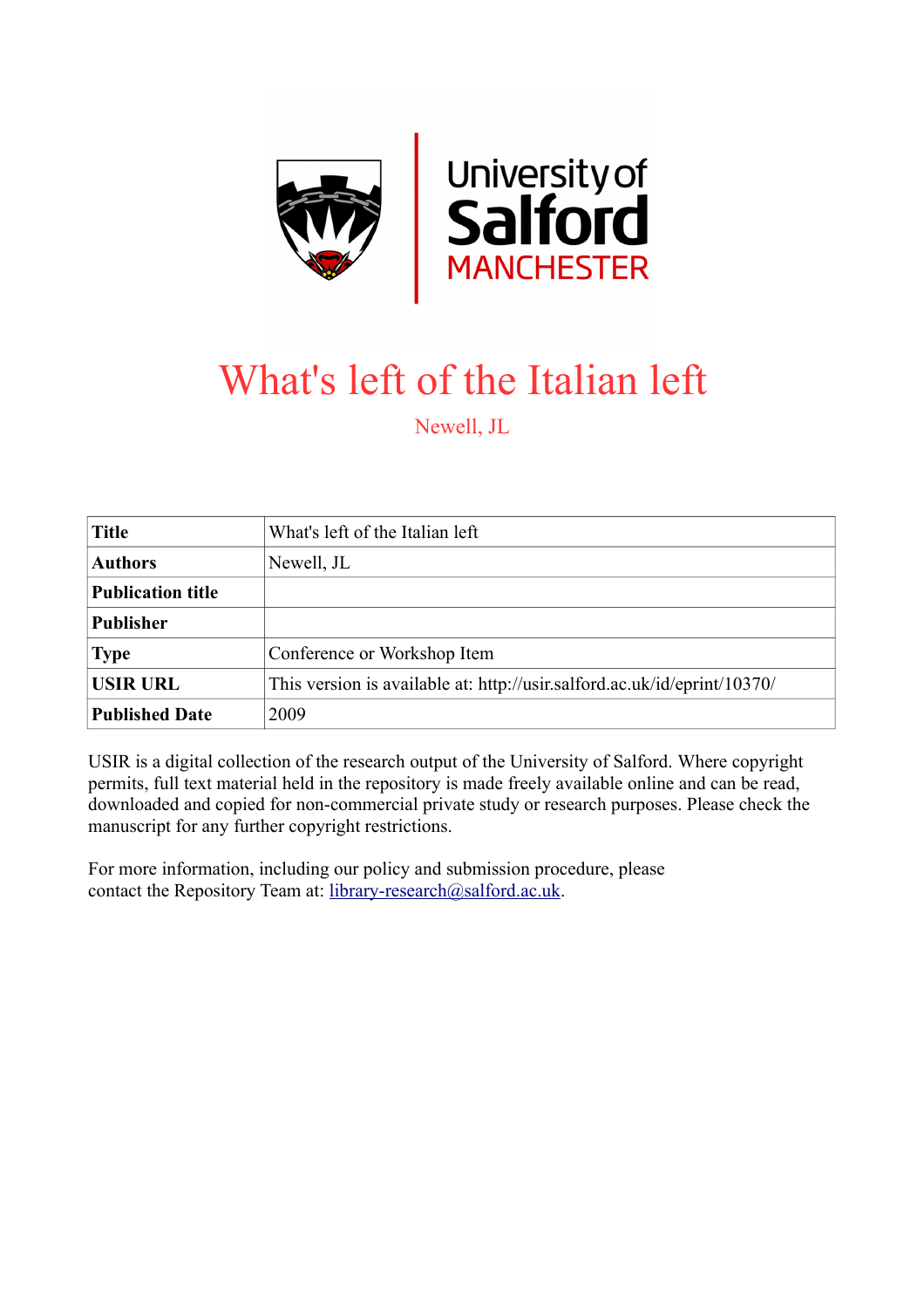# **What's left of the Italian Left?**

JAMES L. NEWELL

European University Institute University of Salford Salford M5 4WT j.l.newell@salford.ac.uk

Paper prepared for presentation to the panel 'Italian Politics between Reforms and Revival', annual meeting of the American Political Science Association, Toronto, 3-6 September 2009.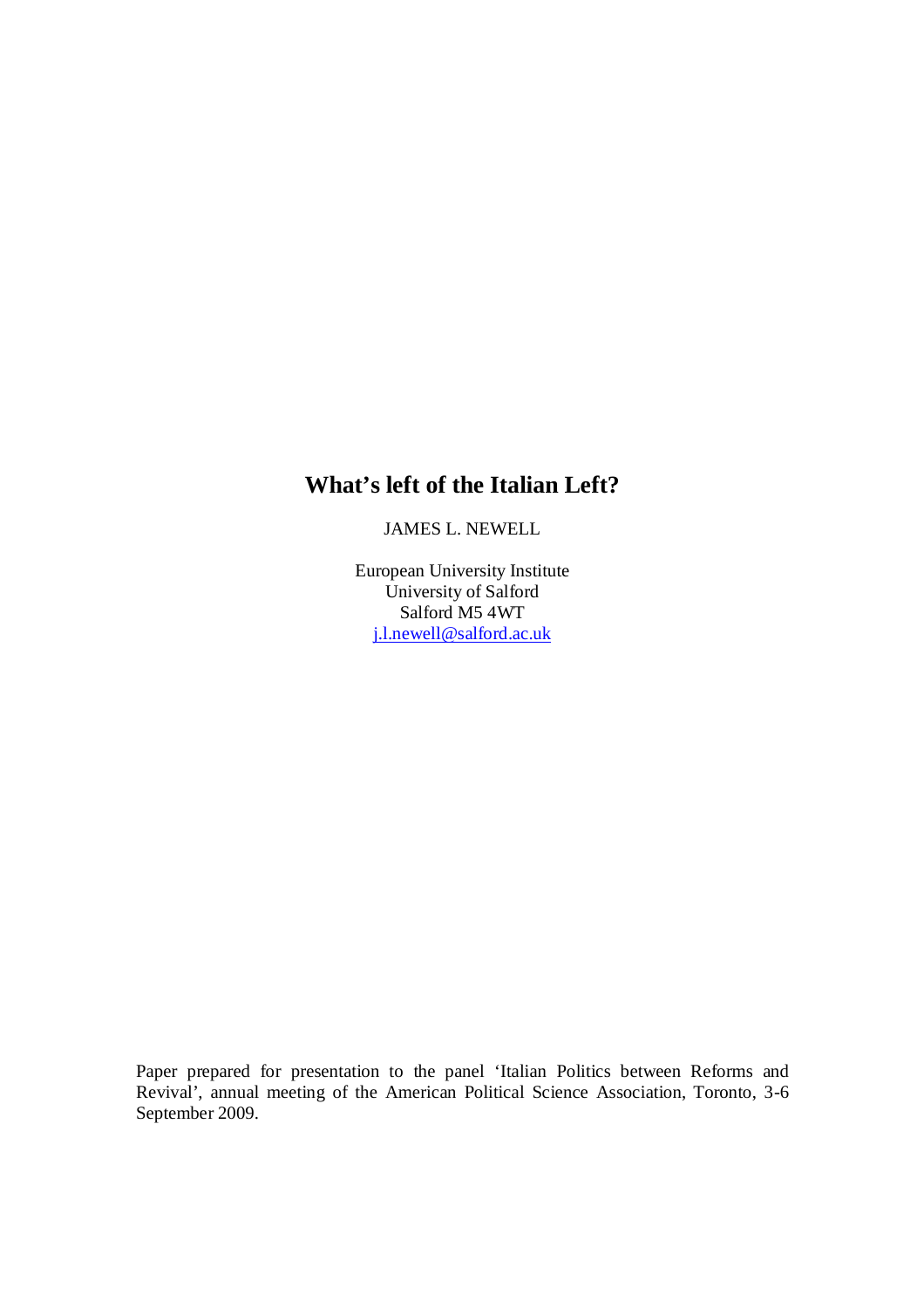# **What's left of the Italian Left?**

# JAMES L. NEWELL

#### **Abstract**

The 2008 election has left the impression that the Italian Left is in extreme difficulty, yet assessing this view is rendered difficult by uncertainty about what groups it includes. Taking as the relevant membership criterion the pursuit of actions to extend equality, enables one to make the assessment by exploring – in the arenas of party competition, public opinion and pressure groups – the obstacles in the way of, and the opportunities for, these actions. In the arena of party competition, prospects for equality will increase with the election of a government of the centre left, whose strengths include the presence of parties strongly committed to egalitarianism, and a solid electoral base. Weaknesses include disunity, and an inability of egalitarian parties to pursue their goals when in government; opportunities, the centre right's dependence on Berlusconi, and its divisions; threats, the centre right's advantages in permanent campaigning. In the arena of public opinion the prospects for equality and the Left are facilitated by egalitarian attitudes, offset by the salience of single issues on which attitudes are highly *in*-egalitarian. In the pressure-group arena, prospects are facilitated by the growth of associational activity and protest. Optimism, not pessimism is therefore appropriate given that the pursuit of equality will always be difficult even in the most favourable of circumstances.

#### **Key words**

Left, Right, equality, parties, voters, pressure groups

#### **Introduction**

When communism collapsed in Eastern Europe there was a plethora of debates about the future of the Left and about whether it any longer existed as an historical phenomenon, or even as a meaningful concept (Bobbio, 2004: 64-65). Something not dissimilar has happened on a smaller scale in the wake of the Italian general election of 2008, the outcome of which, for the first time in the history of the Republic, left Parliament without a single member claiming to represent the socialist or communist traditions. The purpose of this paper is therefore to examine the current strengths and weaknesses of the Left and the structure of opportunities and constraints now confronting it; to explore what contribution it has made to bringing about the circumstances in which it finds itself, and what this has to tell us about the prospects of it realising any of the significant items on its agenda at any time in the near future.

Doing this may help to shed light on a major conundrum in Italian politics. This is that despite the advent of bipolarity and alternation in government a decade and a half ago, the Left does not, at any time since, seem to have acquired any more power and influence than it had in the days when it was permanently excluded from government. Under the First Republic, the Italian Communist Party (Partito Comunista Italiano, PCI) was regularly the second largest party with an average vote of 27.2 percent between 1953 and 1987; but the Cold War dread of communism meant that it was never able to place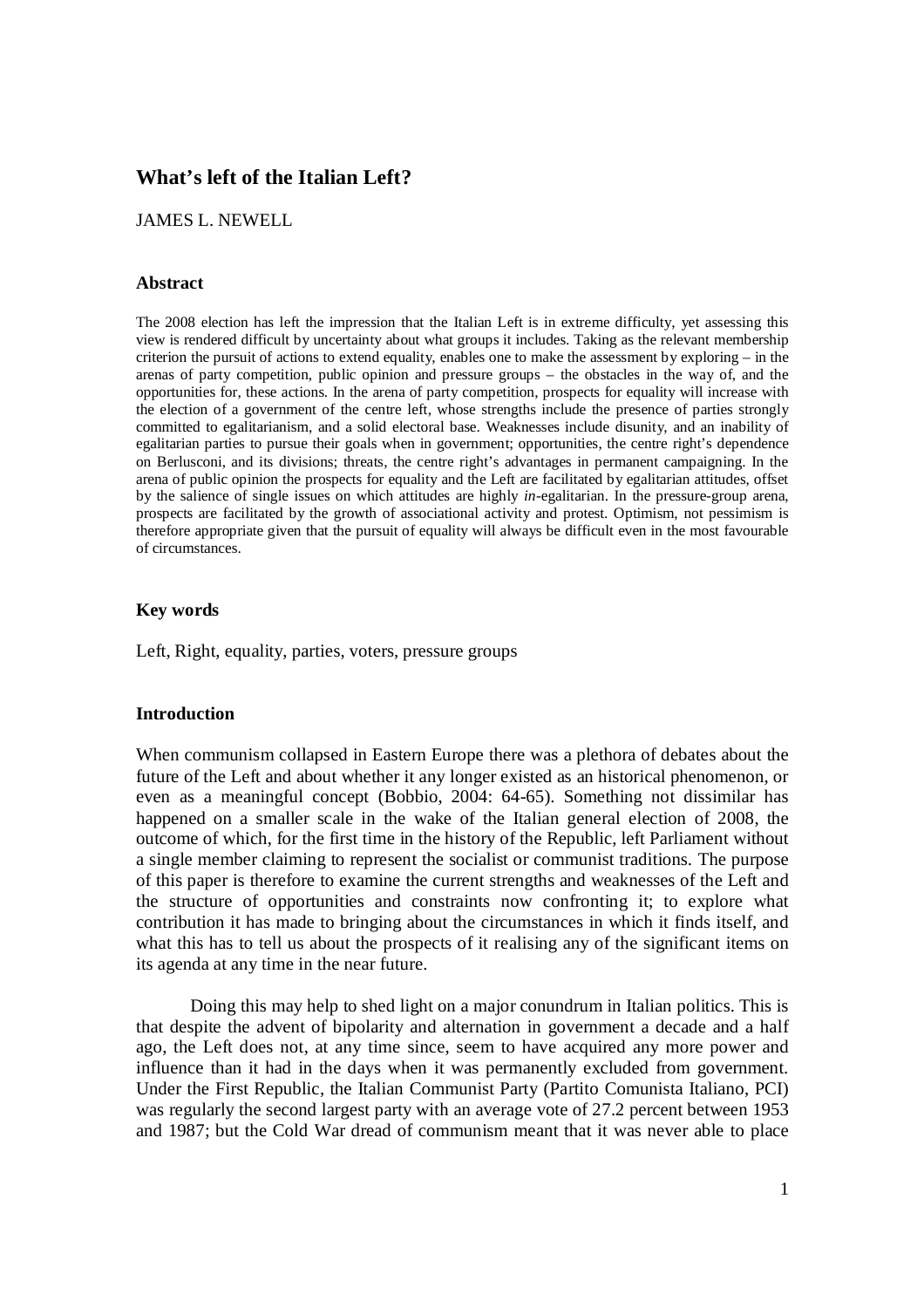itself at the head of a coalition capable of offering an alternative to governing coalitions built around the Christian Democrats (Democrazia Cristiana, DC). With the early 1990s transformation of the party system and its consequent 'unblocking' – in large part the consequence of the end of the Cold War and the main opposition party's acquisition of eligibility for government through its own transformation – the prospects for the Left should in theory have improved dramatically: after all, it could now compete on equal terms with the Right in a way that it could not do previously. Yet coalitions involving the Left have, unlike their rivals on the centre right, never won a convincing election victory and in terms of votes, have trailed the centre right at every election but one (Table 1). So there is a need to find out why this is.

#### [Table 1 about here]

In carrying out this task our concern will be very much to seek *understanding*, where our use of this term is not innocent. That is, we think it important to account for the phenomena we seek to analyse by aiming to render intelligible, from the point of view of those involved, the action in which the phenomena are rooted; that is, by seeking to make sense of the meaning that actors themselves attach to their action. This is very important in discussing the Left, where too often political actors are condemned for behaviour (for example, fragmentation and a lack of unity) that would not attract such condemnation were greater efforts made to appreciate how the actors involved perceive the situations in which they find themselves. There seems to be no good reason for assuming that they are stupid and unable to see what academic observers can see so clearly! Before we engage with any of these issues, however, we need to define our terms.

# **What's Left in Italy**

What must be included among those making up 'the Left' in Italy? Does it include the Democratic Party (Partito Democratico, PD), many of whose members would not accept the label for themselves? Does it include the Green Party? Does it include the movement of protest against the so-called Gelmini reform in the autumn of 2008? On the one hand, this might be included as the latest manifestation of a 'new opposition' whose centre of gravity is in the social movements; whose most dramatic expression to date has been the 2001 anti-capitalist protest in Genova; whose adherents have been driven by themes of social justice, traditional to the Left. On the other hand, it might be excluded for the strong anti-political vein in it and its challenge to the authority of the parties of the centre left. Does the category include some or all of the trade unions? Does it include the growing number of non-governmental, voluntary and co-operative associations, whose acts of civic engagement – in the context of a prime minister seeking explicitly to use Parliament to pursue laws with no apparent purpose beyond the resolution of his private legal difficulties – inevitably carry connotations of opposition to conventional politics and to the status quo? We think that the problem is best resolved by defining the Left less in terms of the organisations and groups that compose it, than as an idea or outlook to whose advancement a wide range of organisations and groups may contribute at different times.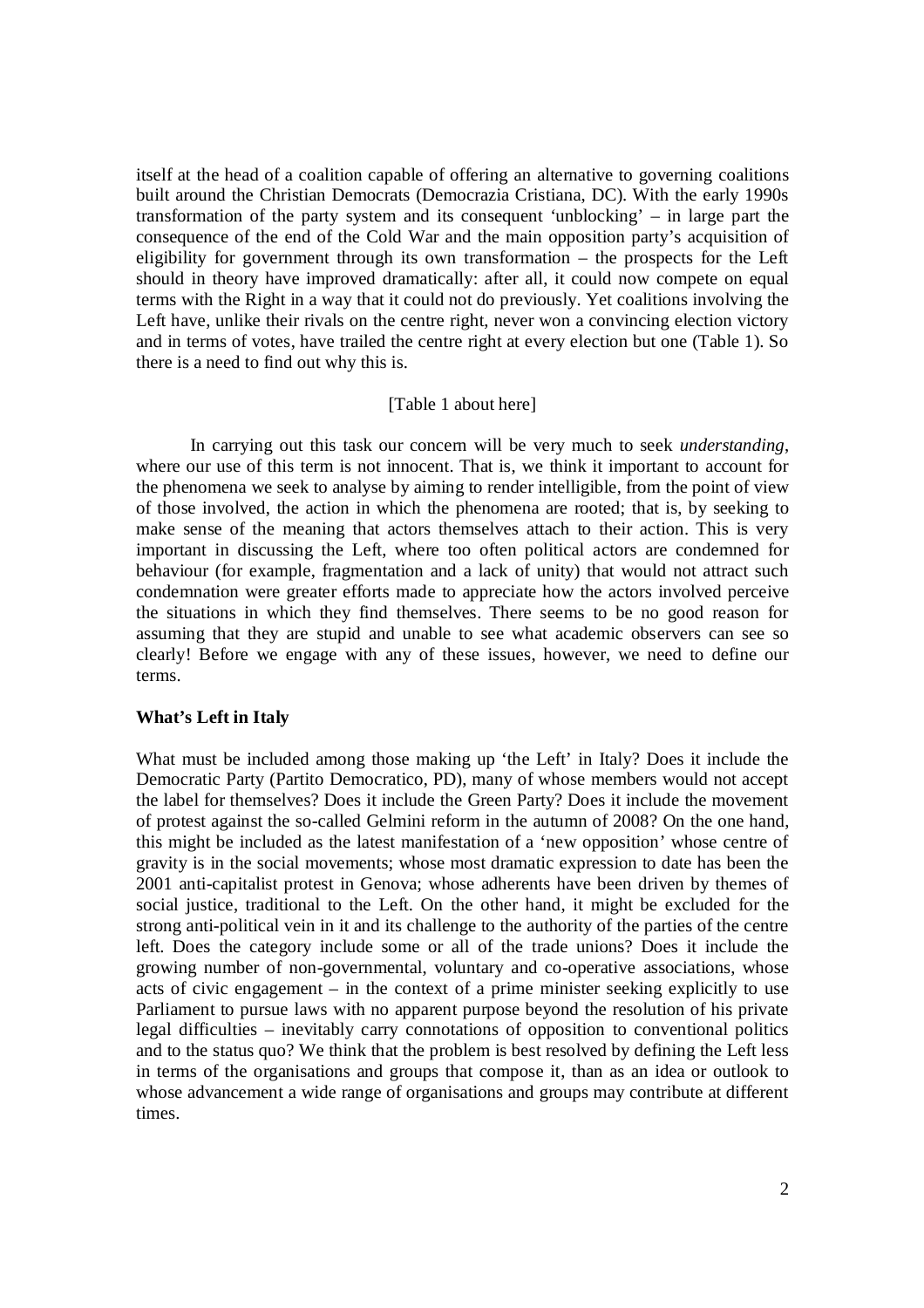A convenient starting point for the definitional task is therefore Norberto Bobbio's well-known classic, *Destra e Sinistra* (2004). Bobbio argues that what distinguishes the Left from the Right is a different attitude towards the ideal of equality. To be on the Left does not mean to aspire to the equality of everyone in every respect – in any case impossible – but to want greater equality – where this obtains the larger the number of people to whom resources or rights are distributed; the larger the number of categories of resources or rights distributed; the less restrictive the criteria used for the distribution. Thus universal suffrage is more equal than male suffrage; social and liberal democracy more equal than liberal democracy alone; the acquisition of adulthood more equal as a criterion for the distribution of political and social rights than the acquisition of property. In turn, the egalitarian aspiration stems from the belief that while humans are, as a matter of fact, equal in some respects and unequal in others, what is more important for their happy coexistence is what they have in common. To be on the Right, therefore, means to emphasise the value of inequality, that is, to start from the same recognition of the facts and to argue that what is more important for happy coexistence is what makes humans different. Concomitantly, to be on the Left is to argue that most non-trivial inequalities are social in nature and therefore easily eliminated. To be on the Right is to argue that they are rooted in nature, tradition or the past and therefore eliminated only with difficulty, if at all.

In some but not all cases – Bobbio's argument continues – extending equality requires restricting freedom since it requires the imposition of a regulation to bring it about. This makes it possible to identify, alongside equality and inequality, the dyad liberty and authority, distinguishing those within the categories of Left and Right: Thus to be on the far Left is to be willing to sacrifice liberty for equality. To be on the centre Left is to have a commitment to both ideals. To be on the centre Right is to have a commitment to liberty but to equality only insofar as it amounts to equality before the law. To be on the far Right is to deny the value of both liberty and equality.

This analysis enables us to sidestep the problem of the organisations and groups to enumerate among the Italian Left, by offering a basis on which slightly to refocus the question we started with. Bobbio's argument suggests that the degree of equality is something that can in principle be objectively measured. This makes it reasonable to assess the current state and future prospects of the Left by asking not about the performance and so on of this or that organisation or group rather than others, but rather, by asking what appear currently to be the main opportunities for and the obstacles in the way of the extension of equality, whoever its specific protagonists may be. With this in mind, the remainder of this paper is devoted to an analysis of such opportunities and obstacles in each of three arenas: that of party competition; public opinion; pressuregroup activity.

# **The party-political arena**

It is reasonable to assume that the prospects for an extension of equality will increase if, at the next election, the parties of the centre left are able to oust the current incumbents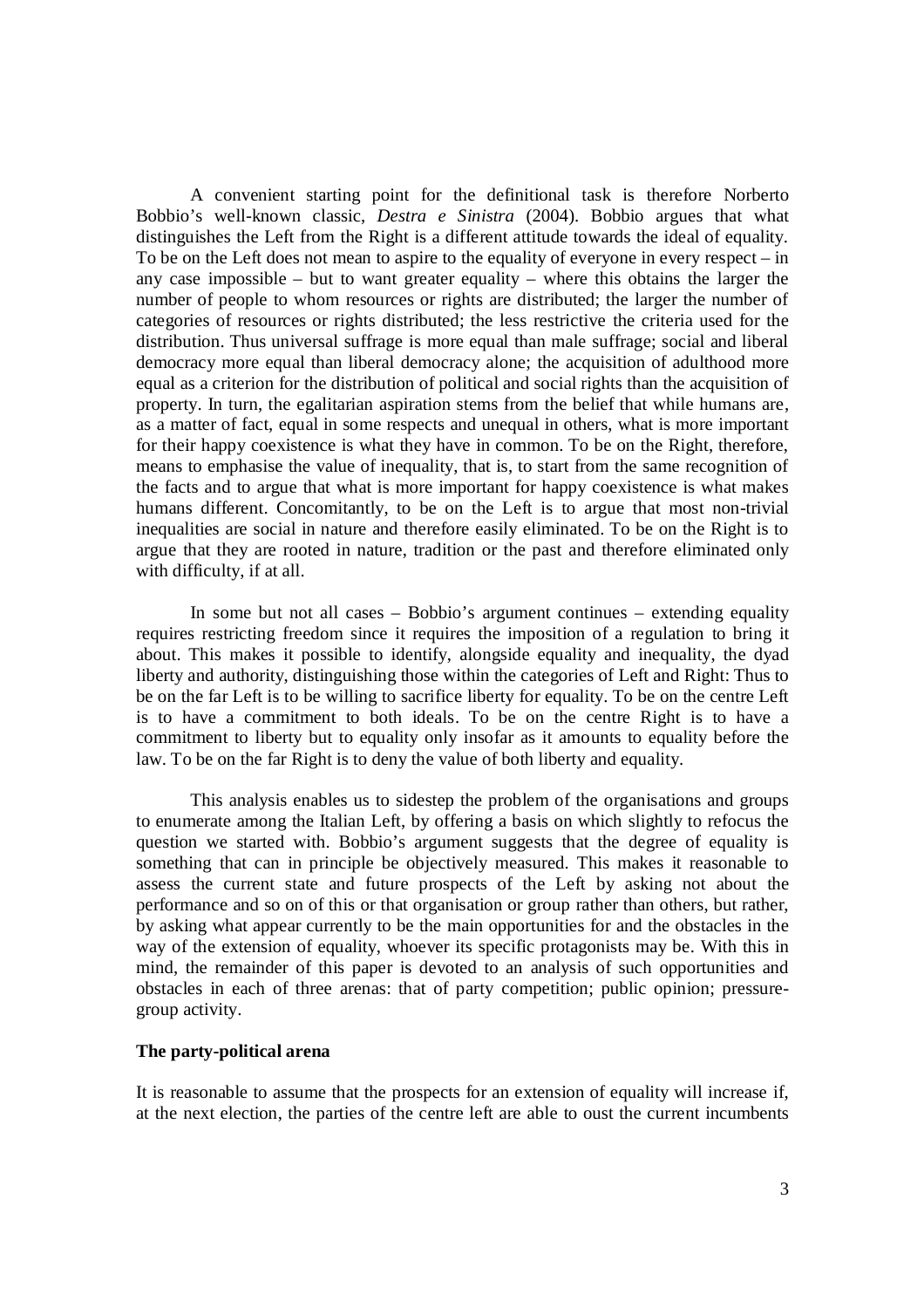and take over the reins of government themselves. This assumption makes it possible to carry out a SWOT analysis. As is well known, such analysis is used to inform strategic planning for the achievement of an end-state or objective, by providing information on the organisation's strengths and weaknesses (attributes of the organisation helpful and harmful to achieving the objective) as well as the opportunities and threats facing it (attributes of the environment helpful and harmful to achieving the objective).

## *Strengths*

These include the presence, among the parties of the centre left, of organisations like Communist Refoundation (Rifondazione Comunista, RC), the Party of Italian Communists (Partito dei Comunisti Italiani, PdCI) and the Movement for the Left (Movimento per la Sinistra, MpS). It will seem strange to list the presence of these groups as 'strengths'; for they are small and quarrelsome (Figure 1). They are included because their commitment to the extension of equality is the firmest among the centre-left parties and because together they took 6.5 percent of the vote in the 2009 European elections – thereby confirming that, though they had been expelled from the national parliament in the 2008 election, they had not ceased to be a force in the electorate and that at least some of the supporters they had lost on that occasion would return to the fold. The result was still quite a bit below the parties' combined result at the 2006 election (10.2 percent) and at the previous European election (11.0 percent) in 2004, but it has to be judged in the context of the considerable damage the 2008 election outcome had done to them: without a parliamentary presence they risked being ignored by the media; and having suffered such a haemorrhage of votes they found that the money available to them through the system of public party funding fell from  $\bigoplus$  1 million in 2006 to  $\bigoplus$  3 million (Lopapa, 2008). This was bound to have significant organisational repercussions for them bearing in mind that RC, for example, relied for fully two thirds of its resources on the system of public funding (Bertolino, 2004: 323).

#### [Figure 1 about here]

True, the parties were divided at the 2009 elections and this meant that neither of the two lists they presented cleared the four percent exclusion threshold the Government and main opposition party, the PD, had agreed to in February. But the division and its consequences need to be correctly understood. In the first place, it found its origins in the post-mortem that took place after 2008 and especially in the division that emerged at RC's national congress in July 2008. Then two positions emerged. One was that of Nichi Vendola, president of the Puglia region, who felt that at the 2008 election the Rainbow Left (la Sinistra l'Arcobaleno, SA), the electoral coalition bringing together RC, the PdCI, the Greens and the Democratic Left (Sinistra Democratica, SD), had been unsuccessful because it had been a discordant federation. What was needed was a constituent process uniting all those parties willing to rethink fundamentally what being on the left now meant. By overcoming division, such a pluralistic organisation would, by virtue of its size, enable profitable engagement with the other large parties in the Italian political system, and find an interested audience among pressure-group activists, in the trade unions and among the new social movements. Vendola was the principal instigator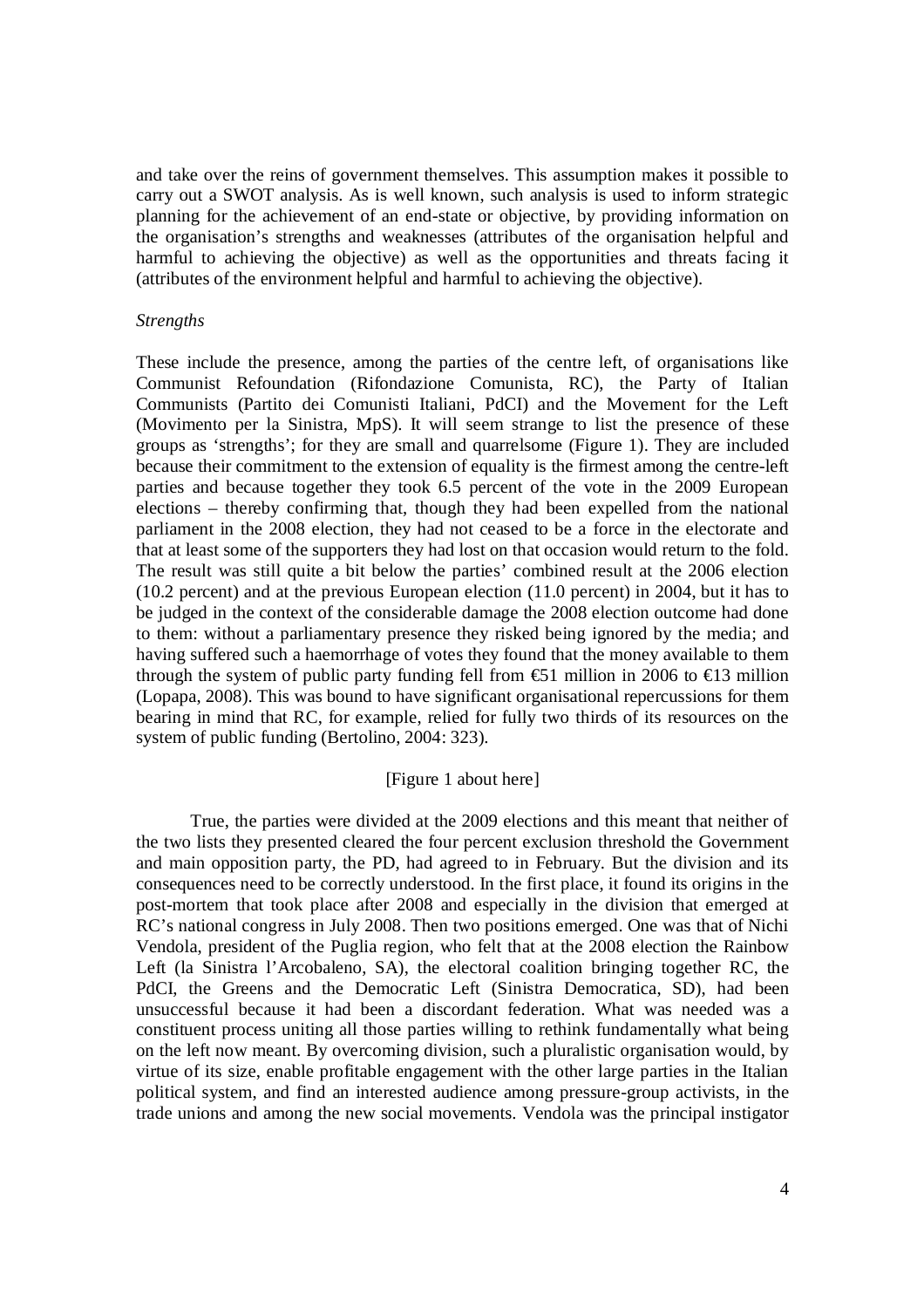of the Sinistra e Libertà coalition in 2009. However, at the party's July congress, his position, with 47 percent of the votes, had been beaten by that of ex-Social Welfare minister, Paolo Ferrero, with 53. Ferrero became the principal instigator of the Lista Anticapitalista. His view was that inherent in Vendola's position was a danger of the liquidation of the party – whose organisational reinforcement was on the contrary necessary if one were to avoid the twin danger of left unity being deprived of specific horizons, and the risk of conflict among the potential constituent parties over what the nature of the new organisation was to be. On the face of it, neither of these views was unreasonable.

Paolo Ferrero explained very clearly the reasons why two separate lists were being presented at the European elections, in a letter published on the Lista Anticapitalista web site on 4 June 2009 (http://www.unaltraeuropa.eu/dett- $\underline{b \log p}$  hp?id\_blog=11). These included the point that it could not be assumed that unity was inevitably a winning formula. It was, again, not an unreasonable position to take – as political scientists ought to be aware; for whether unity between two parties must necessarily bring them more support than if they take to the field separately depends on whether unity can attract *additional* voters beyond those *already* supporting the parties concerned; and it also depends on whether *these existing voters* will transfer their support to the united entity (which they may resist doing if they are strongly attached to their existing party but dislike the one(s) with which their party unites). They may be especially resistant where the process of unity creates internal conflict over what the identity of the united entity should be. The PD could certainly not be said to have avoided such conflict – so how much less reasonable was it to expect it of parties like those of the radical left, whose actions are much more heavily constrained by the attachment to normative principles of various kinds?

A second strength for the centre left is the relatively solid electoral position from which it might grow. Again, this might seem a strange assertion to make: in 2008 it lost almost 3.5 million electors as compared to 2006 and the component with any chance whatsoever of forming a government trailed Berlusconi and the centre right by nearly ten percent. However, the result must also be viewed in the context of previous outcomes and what was reasonable to expect. Given the unpopularity of the outgoing government, no one expected the centre left to win. Under these circumstances, in managing to enlarge its reservoir of support to 37.5 percent of the vote (as compared to the 33.6 percent the Ulivo and Italy of Values (Italia dei Valori, IdV) had won in 2006) 'the PD/IdV coalition…did not perform badly' (Chiaramonte, 2008: 200). And though the centre right won resoundingly, its victory came about largely because of the change in political supply (in breaking with the Union of the Centre (Unione di Centro, UDC), Berlusconi was subject to a potential loss of support that was smaller than the potential loss to which Veltroni was subject in breaking with the radical left) and because most of the 3.5 million electors the centre left lost abstained – 'as can be deduced both from the fall in turnout (down to 80.5 from 83.6 per cent) and from the first estimates of the flow of the vote made on the basis of both ecological (De Sio, 2008a) and individual-level data (Feltrin and Natale, 2008)' (Chiaramonte, 2008: 200). Few of those who failed to vote for the centre left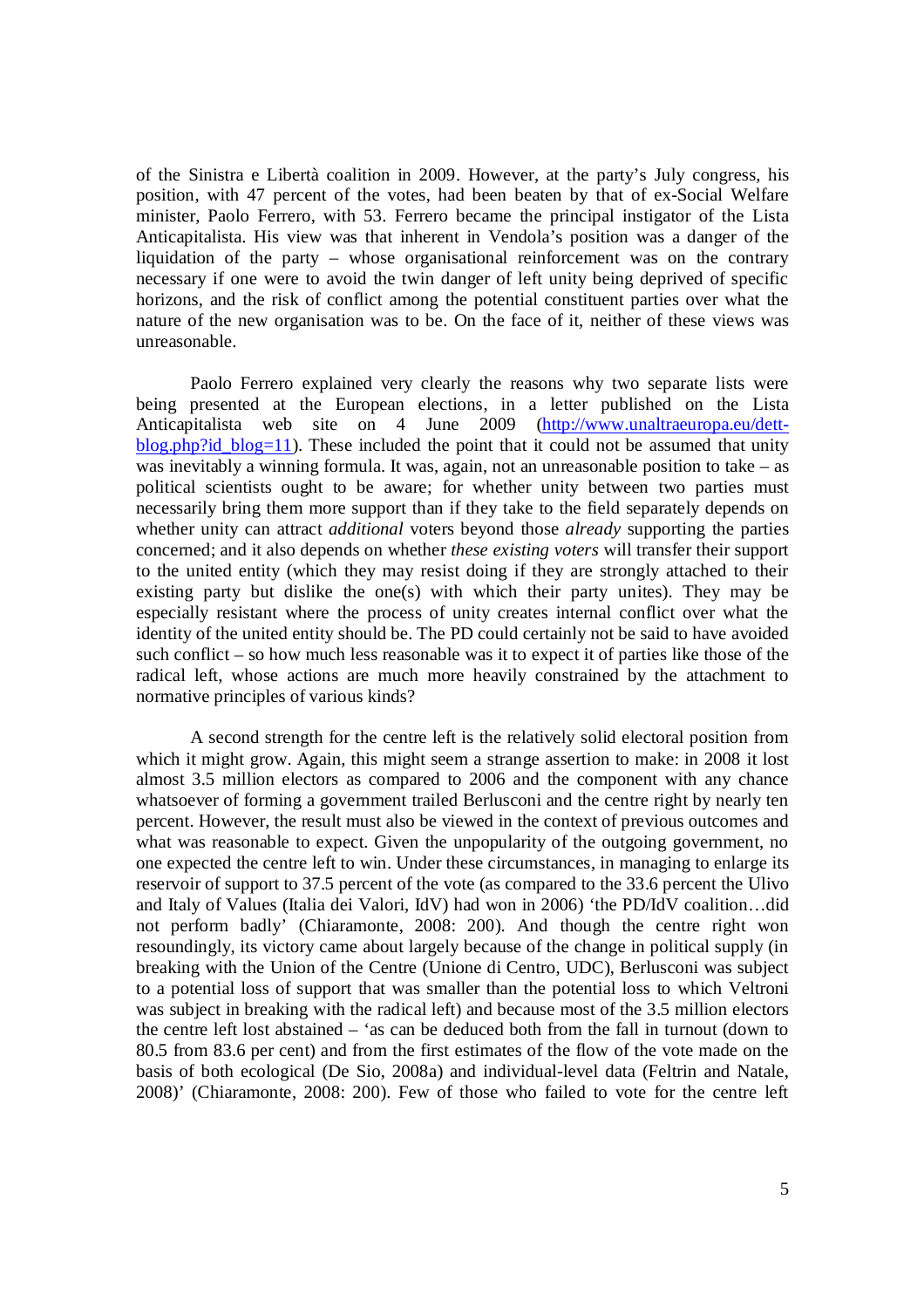switched to the centre right.<sup>1</sup> Consequently, though Berlusconi's share of the vote rose (to 46.8 percent from the 40.6 percent the parties making up his coalition had obtained in 2006), in terms of actual votes his coalition had some 800,000 more than the constituent parties had had two years earlier (Chiaramonte, 2009: 202) – hardly an insuperable obstacle to have to surmount.

#### *Weaknesses*

-

Fairly obviously, the most significant difficulty the centre left faces in seeking to surmount that obstacle is overcoming the divisions that stand in the way of building a coalition with a sufficient to degree of unity to be credible as a potential alternative government. In 2007 and 2008, Veltroni sought – through the creation of the PD, first, and his decision to contest the election (almost) without allies, second – to bring into being a party capable of dominating, if not monopolising the political ground to the left of the centre the way Silvio Berlusconi has been able to dominate the ground to the right. Thereby, he hoped to reduce the problems of alliance formation if not eliminate the need for alliances altogether. Instead, by inducing Berlusconi to make a corresponding move – so that, as at every Second Republic election but one, the main centre-left party once again came in second behind the main party of the centre right<sup>2</sup> – Veltroni merely succeeded in providing confirmation that alliances are indispensible if the centre right is ever to be beaten.

And ironically, in bringing a reduction in party-system fragmentation, the PD's strategy in the run-up to 2008 has in some respects increased the difficulties of finding unity on the centre left because of the contribution it made to the growth in significance of IdV. By leaving Antonio Di Pietro, in a much simplified party system, at the head of a radical party whose support had considerably grown, the election outcome ensured that he would be able to attract a level of media attention he had had to compete hard for as one of nine parties in the former government. This is turn meant that he had an opportunity not to be missed to consolidate and extend his party's support by acting as a thorn in the side of the PD.

It is for this reason that the period since the election has seen Di Pietro hard at work seeking to consolidate his image as a far more consistent and aggressive opponent of the incumbent government and prime minister than the PD leaders, often attacking them for timidity. The latter, in turn, perceive Di Pietro's colourful focus on Berlusconi's misdemeanours as cutting little ice with ordinary voters located *beyond* the centre left's confines (who, they believe, look to the coalition to devote greater attention to the

<sup>&</sup>lt;sup>1</sup> As a percentage of the electorate, those who had voted for the centre left in 2006 but now voted for the centre right came to 4.3 percent – but they were counterbalanced somewhat by movements in the opposite direct, so net losses due to shifts from centre left to centre right came to only 2.1 percent. Meanwhile, those who had voted centre left in 2006 but now abstained amounted to 5.6 percent of the electorate (De Sio, 2008b: 62).

<sup>&</sup>lt;sup>2</sup> The election in question is the election of 1996 when Forza Italia (FI) took 7,712,149 votes in the proportional arena while the Democratic Party of the Left (Partito Democratico della Sinistra, PDS) took 7,894,118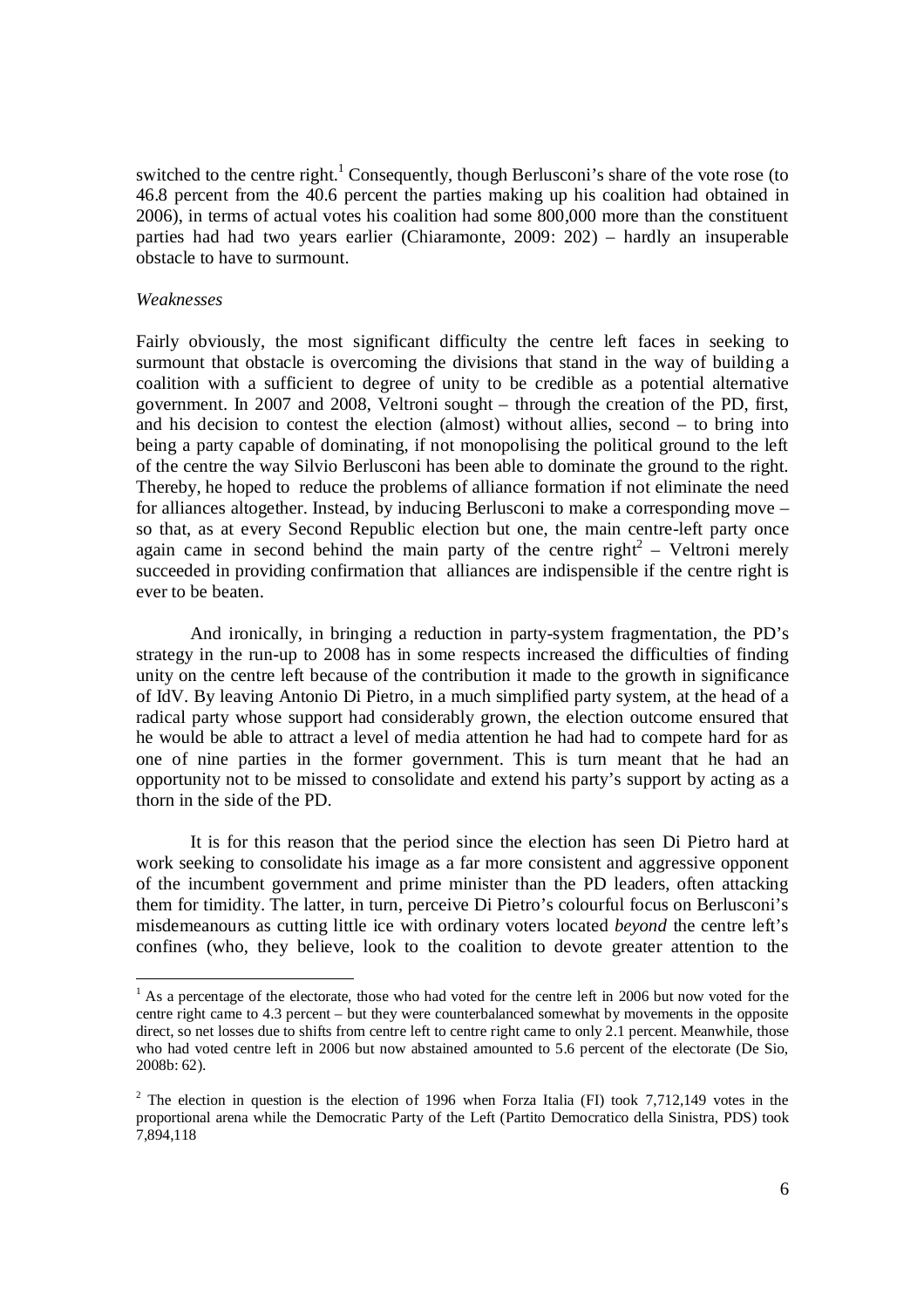economy and social welfare). They also perceive Di Pietro's style as one that assists Berlusconi; for, by allowing him to dub the opposition as a home to intolerance; and by allowing him to demand of the PD repudiation of its ally's more strident pronouncements, it enables him, every time Di Pietro makes one of his more colourful outbursts, to embarrass the PD and drive a wedge between the opposition parties.

For two reasons, the wedge is unlikely to get smaller in the short term. On the one hand, IdV and the PD clearly fish in the same pool of voters. This makes them direct competitors, and all the evidence is that in this competition, Di Pietro's strategy brings him considerable success: he has understood that notwithstanding Veltroni's decision in the 2008 campaign to abandon an 'anti-Berlusconi' style of opposition, such a style is, as the recent European elections suggest, what centre-left voters apparently *want*: thus, IdV's vote rose to 8.0 percent from the 4.4 percent he had obtained in 2008, even while, at 36.5 percent, the combined support for the parties – the PD, IdV and the Radicali – that had made up the centre left coalition last year remained virtually the same (it was 37.5 percent last year). On the other hand, the PD cannot refrain from taking its distance from Di Pietro because if it is to make any electoral headway whatsoever, then besides speaking successfully to radical spirits, it needs also to appeal to moderate elements located towards the centre of the political spectrum.

If the principal weakness of the centre left then is its lack of unity, an additional factor weakening it as a vehicle for extending equality is the dilemma that confronts those most strongly committed to this ideal. The dilemma is clearly illustrated by the position, in the last Prodi coalition, that was occupied by RC – which in time-honoured fashion, had joined the government through processes of *trasformismo*, with consequences as devastating as those suffered by parties of the Left that had been caught up in such processes on earlier occasions. In many respects the trajectory taken by RC mirrored that of the Italian Socialist Party (Partito Socialista Italiano, PSI) in the early 1960s. Both were potential enemies of parties with a governing vocation, turned into allies of these parties through a process of cooptation. Neither party had any real control over the forces driving it toward government: each would have been condemned to political irrelevance had it turned its back on participation – and consequently neither was well placed to exploit its numerical indispensability for government survival to obtain the kinds of reforms of most concern to it.

Once in government RC found that, if it sought to exploit its indispensability as a means of advancing the causes of most concern to its core supporters, then by appearing to put the survival of the government in jeopardy, it risked losing the support of more recently acquired but less strongly attached supporters.<sup>3</sup> And indeed as one as one of nine parties every one of which was necessary for the survival of a government whose ideological span ran from clericalism to Trotskyism, it was constantly berated for behaving 'irresponsibly' by anyone in the media whose support for it was less than fervent. On the other hand, if it bowed to the resulting pressures, it was exposed to the

<sup>&</sup>lt;sup>3</sup>The potential losses were not insignificant: in 2006 its vote in the Chamber of Deputies election amounted to 2,229,464: 20 percent more than the 1,868,659 votes it had won in 2001.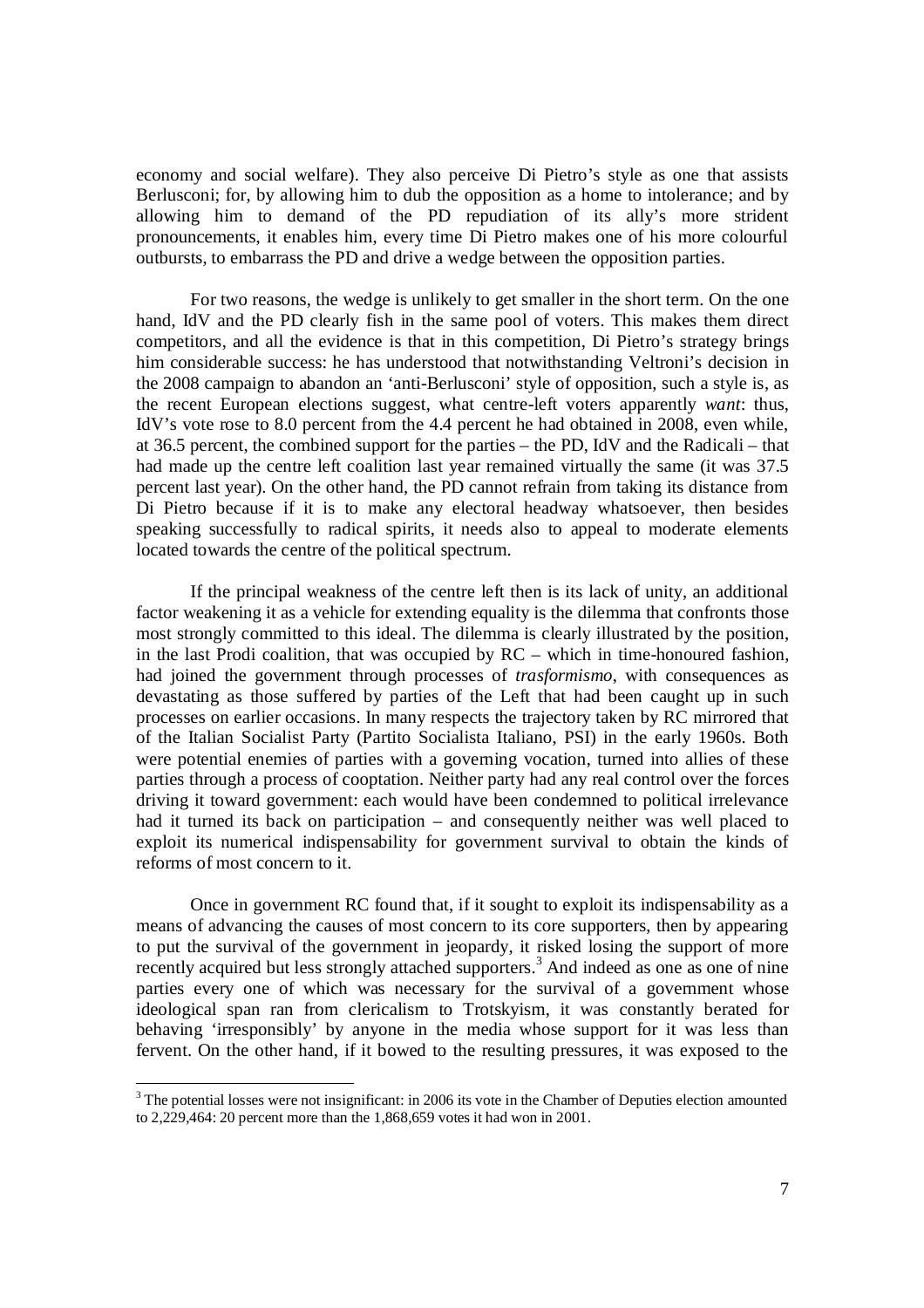criticism of core supporters who would immediately accuse it of having sold out.<sup>4</sup> If such a notion would be damaging to it, then it was, on the other hand, terrified of bringing down the Government because of what it would have meant in terms of reminders of 1998, when the first Prodi government had fallen and it had suffered enormous organisational and electoral damage through the split that had been the consequence.

It was not surprising then that on a range of issues – from Afghanistan, to the Finance Law, pensions reform and the Government's proposals concerning civil partnerships – RC found itself obliged to support measures it was unhappy with or which fell far short of what it would have liked. Nor was it surprising that at the 2008 election, the reaction of a large proportion of its former supporters was to abstain or vote for one of the minor parties of the extreme left (Buzzanca, 2008; Mannheimer, 2008; Corbetta, Marcotti and Vanelli, 2008) while another sizeable proportion apparently heeded Veltroni's call to cast a 'useful vote' (*un voto utile*) by supporting the party (his own) best placed to stop Berlusconi.

#### *Opportunities*

-

In reflecting on opportunities, one's attention is, logically, drawn to the weaknesses of the incumbent government and its leader. Silvio Berlusconi has acquired a position in Italian politics that is pretty-much hegemonic – a position only slightly dented (perhaps by the Noemi Letizia affair) in the European election, which saw his party take 35.3 percent of the vote, somewhat below the average of 40.2 percent attributed to him by opinion polls from the end of February.<sup>5</sup> On the one hand, he is the fulcrum around which the centre right is built; on the other hand, opposition to him is the only common denominator of the parties on the centre left. It thus remains the case, now as it was before the election, that 'to be on the centre right means to support Berlusconi, to be on the centre left means to oppose him' (Urbani, 2009: 6). On the one hand, this is a source of weakness and division for the centre left; for while, until recently, the PD has sought to expand towards the centre by shelving anti-Berlusconi rhetoric, this has deprived it still further of any

<sup>&</sup>lt;sup>4</sup> Just one blog post will have to suffice to illustrate the kind of reaction with which RC compromises were often greeted:

Rifondazione has been embalmed. Incapable of reacting to any of the attacks of the centrists. Full of hang-ups. It's afraid that all its actions might bring a governmental crisis, but until now nothing of what has been proposed by Rifondazione has been discussed, the CPT are still in place, the Bossi-Fini law is still in force, the Biagi law continues to damage the lives of millions of workers, educational reform is not discussed, the PACS have become DICO but no one says anything, infrastructural projects are being re-proposed by a di Pietro out of control, not to mention the war… For the sake of keeping Prodi on his feet, Rifondazione is prepared to expel even its senators. Between Rifondazione and the social movements a chasm is opening up. Rifondazione does not represent them any more. Words of an active member. What's the point of keeping alive a government that pursues the policies of the right? (http:\\partigianamente.splinder.com/post /11297256)

<sup>&</sup>lt;sup>5</sup> http://it.wikipedia.org/wiki/Elezioni\_europee\_del\_2009\_(Italia)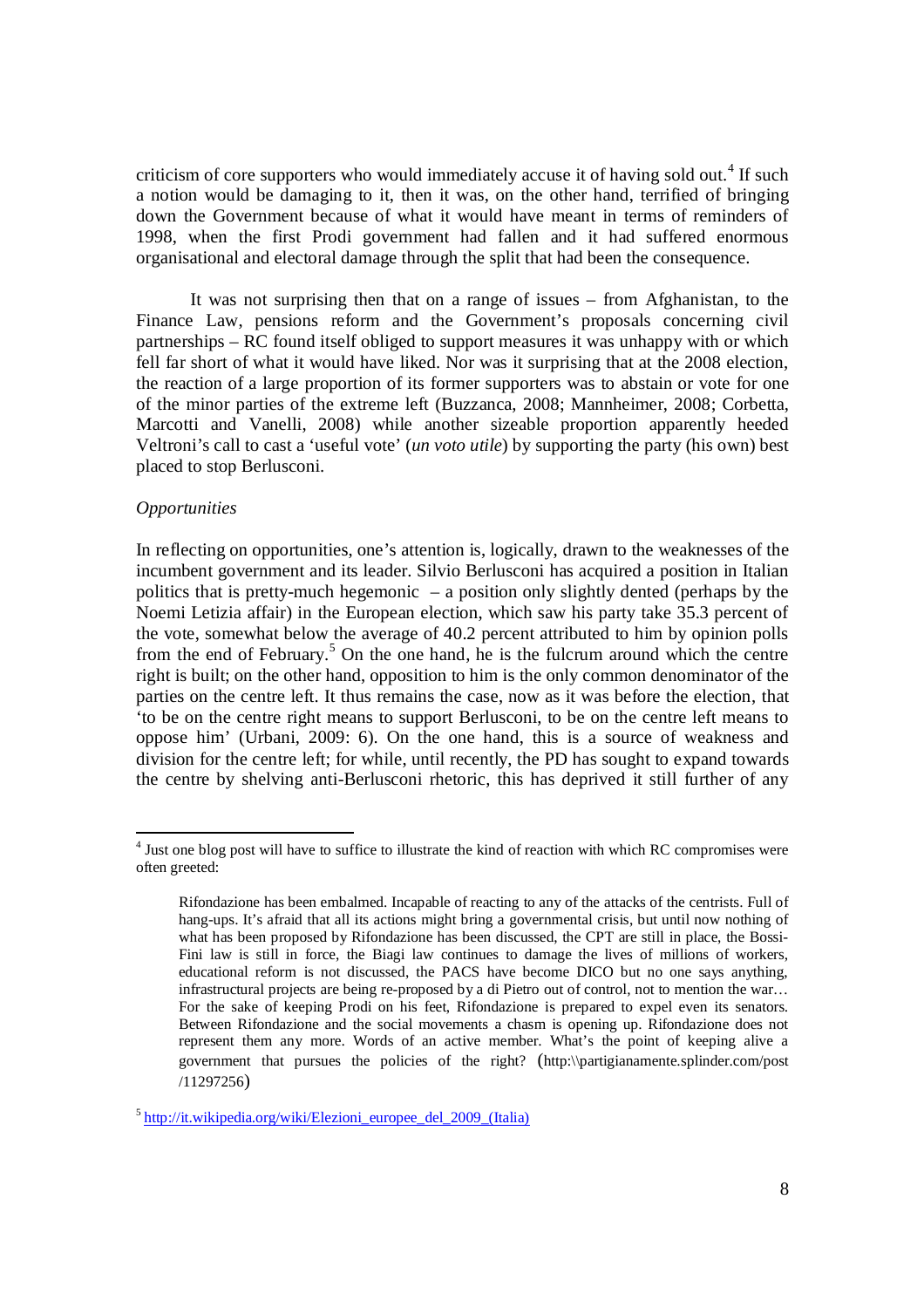clear identity leaving it vulnerable to the incursions of its allies to which many of its voters feel closer in any event (Diamanti, 2008: 1).

On the other hand, it provides the centre left with a two-fold opportunity. First, since the success of Berlusconi is *so* central to the cohesion of the centre right, it means that the unity of its constituent elements depends very heavily on his continued popularity – and this leaves them naturally vulnerable. Ample confirmation of this was offered by the experience of the last Berlusconi government: as long as his charisma brought the coalition as a whole success, then it could remain united; but once his began to fade, then not unnaturally the constituent parties sought to shore up their own popularity by heightening the salience of core issues on which they conflicted: demands for social protection and state intervention, in the case of the southern-based UDC and National Alliance (Alleanza Nazionale, AN); welfare chauvinism and regional autonomy for the Northern League (Lega Nord, LN). And not unnaturally, every time Berlusconi seemed to falter, conflict – stemming from the aspirations of AN and the UDC to capture leadership of the coalition for themselves – was reinforced.

In the second place, though Berlusconi's position may not be immediately vulnerable, it has seemed so on the odd occasion since the start of the current media gossip about his private life.<sup>6</sup> Especially in the lead-up to the G8 Summit, there was the sense, as he visibly struggled to defend himself against allegations of lying and against increasingly strident media satire, that he was beginning to loose control of events and that the international prestige of the country was being undermined as a result. The loss of authority that seemed to be the consequence appeared, to judge from press reports, to have as its concomitant, the appearance of cracks in the loyalty of his followers.<sup>7</sup> However this may be, what is almost certain is that Berlusconi, given his age, will leave the political scene in the next few years rather than any later. Then, it is reasonable to expect some turmoil on the centre right arising from the uncertainty this may create for the future of the People of Freedom (Popolo della Libertà, PdL) whose image and organisation, despite everything, seems to be very heavily dependent on the image and the power in it of the entrepreneur.

A second opportunity seems to be opened up by the current divisions on the centre right, divisions which may, paradoxically, have been fuelled by the efforts to give it greater cohesion through the formation of the PdL. One thinks here of the recent conflict over funding for the South, and the related initiatives – attributed to Sicilian regional president, Raffaele Lombardo, and PdL spokespersons Gianfranco Miccichè and

-

<sup>&</sup>lt;sup>6</sup> One hesitates to call it a 'scandal' as the revelations seem to have scandalised foreign observers more than they have ordinary Italians.

<sup>7</sup> See, for example, Guy Dinmore (2009: 9) in the *Financial Times* on 25 June: 'Ministers are falling into several camps. Those whose futures depend on Mt Berlusconi surviving, are vocal in defending him... Women groomed by Mr Berlusconi – including Mara Carfagna (equal opportunities minister) and Stefania Prestigiacomo (environment) – are loyal, but in the current circumstances find it difficult to speak out. Then there are key figures who have largely kept silent, seeing a future beyond Mr Berlusconi while hoping any succession will be orderly… [For example] Giulio Tremonti, finance minister, has the advantage of close ties with the Northern League'.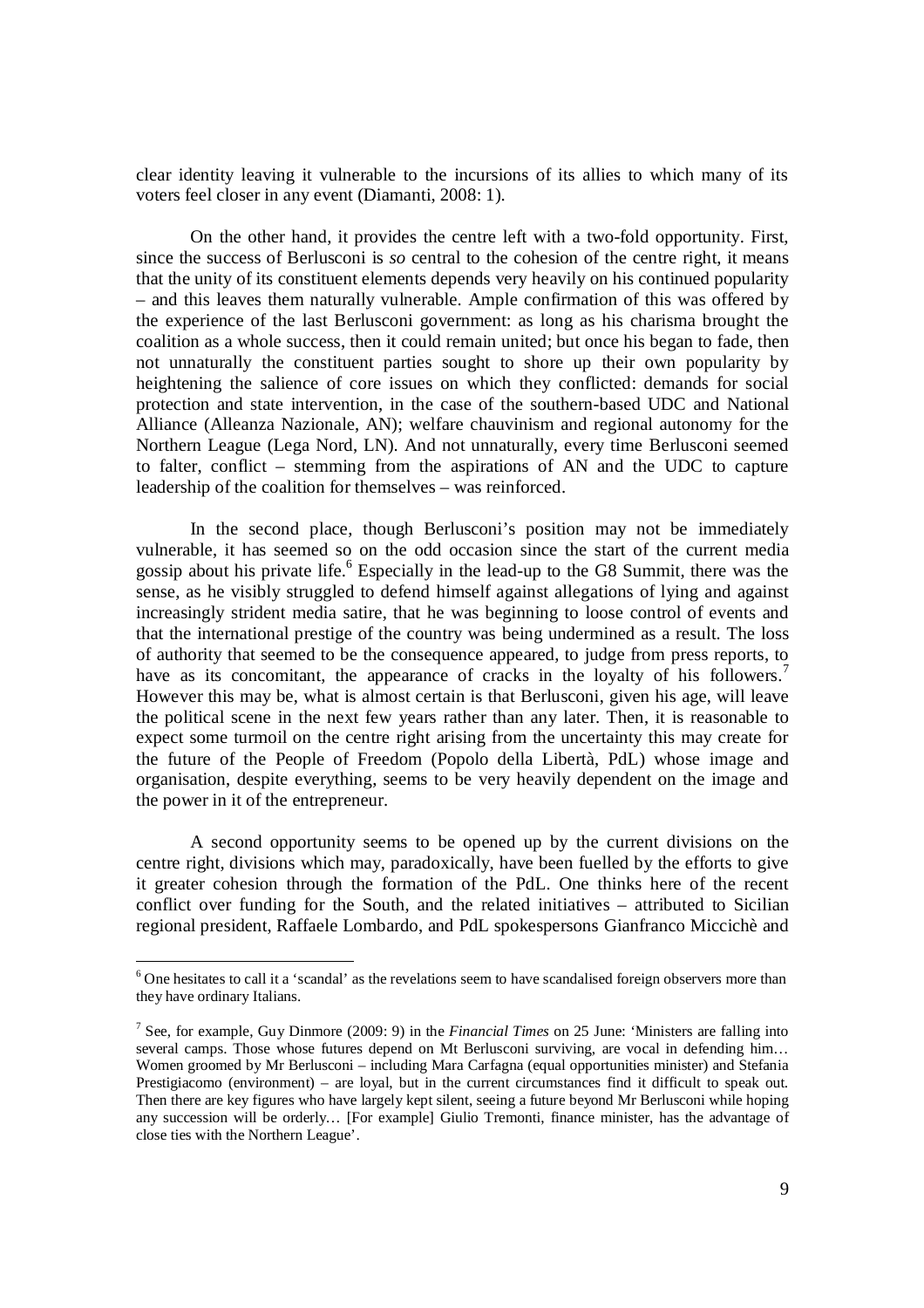Antonio Martino – for the creation of a new Party of the South (Partito del Sud) (Sorgi, 2009; Schianchi, 2009). And one wonders whether the conflict would have had quite the division and significance it appears to have had before the PdL came into being: in the past, political expressions of the north-south divide in Italian politics might have taken the form of conflict between AN and the UDC on one side and the LN on the other, enabling Berlusconi and FI to pose as mediators, holding the ring and keeping the parties together. Now, with the merger between FI and AN, and with the UDC out of the coalition altogether, the conflict cannot but appear as a division within Berlusconi's *own* party, with the concomitant result of rendering the entrepreneur himself more vulnerable than he might otherwise have been.

Further divisions were opened up by the salvos launched by Umberto Bossi and the LN in July and August 2009 concerning the teaching of dialects in northern schools; giving the same constitutional status to regional flags as to the national flag; wage differentials (*gabbie salari*) as between those employed in the northern and southern parts of the country. In many respects, the LN is, like the parties of the radical left, an 'outsider party' (Deschower, 2004) needing to tread a path that lies between sustaining the Government in office, and acting as an 'opposition in government'. Like IdV, the LN fishes in the same pool of voters as its putative ally: flow-of-the vote charts show that in 2008, by far the largest portion of its striking advance was made up of those who two years previously had voted for FI, AN or the UDC (De Sio, 2008b: 65). Consequently, its spokespersons have an incentive to seek media attention by means of outbursts the nature of which cannot but be such as to sow divisions within the PdL given the 'composite' nature of the larger party. Such actions enable the LN to reassure core supporters it has not sold out, but do have the tendency of reducing government stability (Rosso, 2009: 3).

#### *Threats*

Arguably, the LN cannot afford to 'rock the boat' too much without the risk of its actions backfiring on it. If, consequently, the Government is able to retain the much greater degree of cohesiveness compared to its predecessors that it has shown hitherto, then it will wield an armament very dangerous for its adversaries; for under those circumstances, it will be much better placed than its predecessors to engage in that permanent campaigning – using support mobilisation as a key resource for governing, while using governing as an instrument to build and sustain support – that is essential for survival in mediated democracies (Roncarolo and Belluati, 2008). The significance of this can be seen by comparison with the previous Prodi government which found that effective use of communication as a tool in the battle to control the political agenda was extremely difficult because it had to manage a coalition composed of large numbers of parties each driven to keep salient its own distinctiveness by the imperatives built into the 2005 electoral law (Floridia, 2008). Not surprisingly, then, the government found it difficult to control the political agenda, and therefore the flow of communication. Thus it could do little to counter opposition portrayals of it as ineffective or, hence, the decline in its popularity. The Berlusconi government, with its coalition of two, and a cabinet in which the Prime Minister's own party has an absolute majority, has difficulties that come nowhere near these in terms of order of magnitude.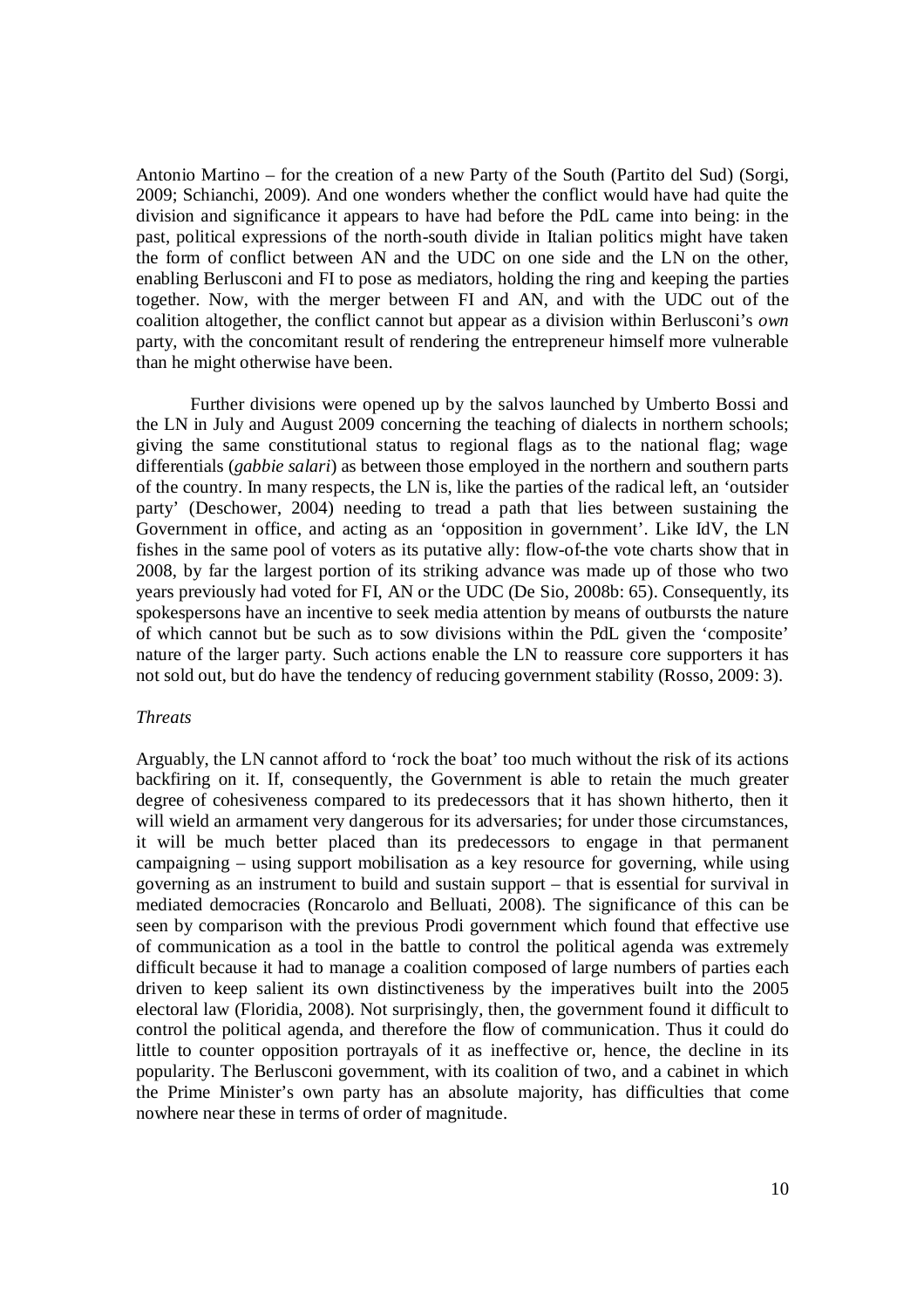The consequences, in terms of the contrast in levels of popularity of Government and Prime Minister can be seen from the data presented in Figures 2 and 3. While at the start of Berlusconi's mandate 53 percent had 'a lot' or 'quite a lot' of confidence in him as Prime Minister, eight months on the proportion was 55 percent. The proportion expressing 'a lot' or 'quite a lot' of confidence in the Government as a whole has remained more or less stable at around a half. Now compare these with the proportions expressing confidence in Prodi and his government over the first eight months of *their* mandates. From Figure 3 we can see that though they start out from proportions actually higher than those marking the start of the current prime minister and government, the proportions then fall away rapidly to levels much lower than those enjoyed by the current incumbents.

#### [Figures 2 and 3 about here]

#### **Public opinion**

To state the obvious, it seems unlikely that an agenda for greater equality will have much chance of success in the absence of both supportive attitudes among the public at large, and a willingness of those with such attitudes to support parties in a position to pursue the agenda. To enable us to explore these issues, Table 2 shows the results of a series of polls, which involved asking respondents for their opinions about a number of current issues. The polls were selected, from those made available by the Prime Minister's office through the web site http://www.sondaggipoliticoelettorali.it/, as ones which seemed likely to be most revealing of attitudes to equality. All have been undertaken since the 2008 election. Responses in the category to the left (second and third columns) are assumed to reflect a positive orientation to the ideal of equality; responses in the category to the right (columns four and five), a less positive or a negative orientation.

#### [Table 2 about here]

Obviously, the utility of these data is limited. Nevertheless, it is worth noting that on four of the six issues, a concern for equality seems to outweigh the opposite orientation, and that the two cases where this is not true both relate to the issue of immigration. Also worth noting is that supporters of centre right and centre left are much more sharply distinguished in terms of their attitudes to this issue than in terms of their attitudes to the others. Thus 90.1 and 89.6 percent of supporters of the PdL and LN respectively, but only 41.9 and 44.1 percent of PD and IdV supporters respectively, think that the Government's decision to turn away immigrants from Libya was right. By contrast, in relation to the issue of wage differentiation, the differences are much less marked: 60 percent of those who voted for the Pd/IdV coalition in 2008 worry that wage differentiation would increase the gap between North and South – but so do 49 percent of those who voted for the coalition headed by Berlusconi. Of course, the fact that the supporters of party A are more likely to take position  $X$  than  $Y$  than are the supporters of party B, does not on its own allow us to make the inference that those who take position X rather than Y are more likely to support party A than party B. However, the closer A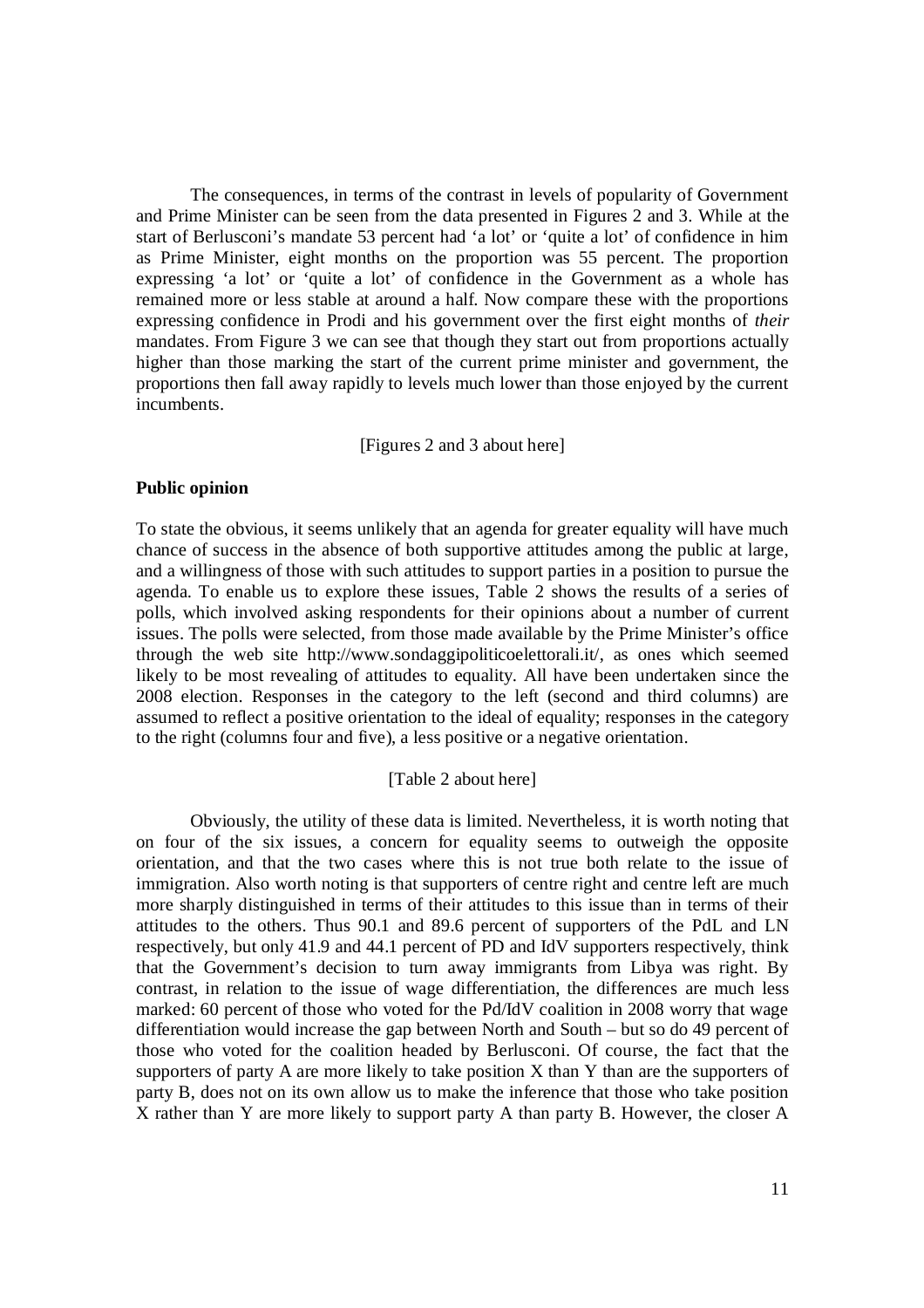and B are to each other in size, the more entitled we are to make this inference and from other information at our disposal, we can be confident that the inference is valid in this case. 8

This points to the conclusion or the hypothesis that though by and large Italian voters' outlooks incline more towards egalitarianism than towards in-egalitarianism, any advantage this brings to parties whose agendas are closest to the egalitarian end of the spectrum – the parties of the centre left – is counterbalanced by the effect of specific issues on which the balance of opinion is decidedly in-egalitarian. In other words, if the data suggest that those with egalitarian attitudes are on the whole more likely to support the centre left than the centre right, then issues like immigration almost certainly reduce what would otherwise be the benefit for the centre left: Attitudes on this issue are by-andlarge highly *in-*egalitarian; it is one over which the parties of the centre right have established 'issue ownership' (that is, they have built their political identity partly on the basis of it); it is one that, relative to other issues, carries a very high emotional charge – in part, it seems reasonable to suppose, because of the frequency with which, in public debate, immigration is linked with a similarly emotive issue, namely crime.

The problems this state of affairs poses for equality and for the centre left are, one seems entitled to assume, magnified by the massive imbalance in access to the media as between centre right and centre left; for levels of public concern in these areas seem to be less closely related to changes in the underlying reality than to changes in the way the underlying reality is reported. In a recent article published in the newspaper *la Repubblica*, Ilvo Diamanti (2009) notes that public concerns were very high in the late 1990s; that they subsided in the first five years of the new millennium; that they rose in the following two years, and subsided once again thereafter. And while 21 percent mentioned the fight against crime as the most important issue when deciding how to vote in 2008, only 12 percent did so in 2009. It is difficult to explain the coincidence of these variations with changes of government by appealing to changes in reported crime statistics, for these show trendless fluctuation since 1991 (and suggest that Italy is one of the safest countries in Europe). More likely as an explanation is changes in reporting: while the early evening news bulletins of the six main TV channels broadcast 3,500 items dedicated to crime in the second half of 2007, the figure fell to little more than 2,500 in the second half of 2008 and then to less than 2,000 in the first six months of 2009.

Finally, it is worth noting that if these disadvantages can be tackled, then the prospects for electoral change favourable to the Left appear quite good. In 2008, Veltroni's coalition obtained 13,686,501 votes for Berlusconi's 17,064,334. 5,025,028 did not vote, voted for the centre right or voted for some other party, having voted for the

-

<sup>&</sup>lt;sup>8</sup> Working with Italian National Election Study data, Cavazza et al. (2008: 167) show that those for whom immigration is an especially salient concern were much more likely to vote for Berlusconi's coalition than for the coalition head by veltroni (the relevant percentages being 77.2 and 12.3). By contrast, if 33.1 percent of those for whom some form of economic insecurity was especially salient voted for Veltroni's coalition, 48.5 percent of them nevertheless voted for the coalition headed by Berlusconi.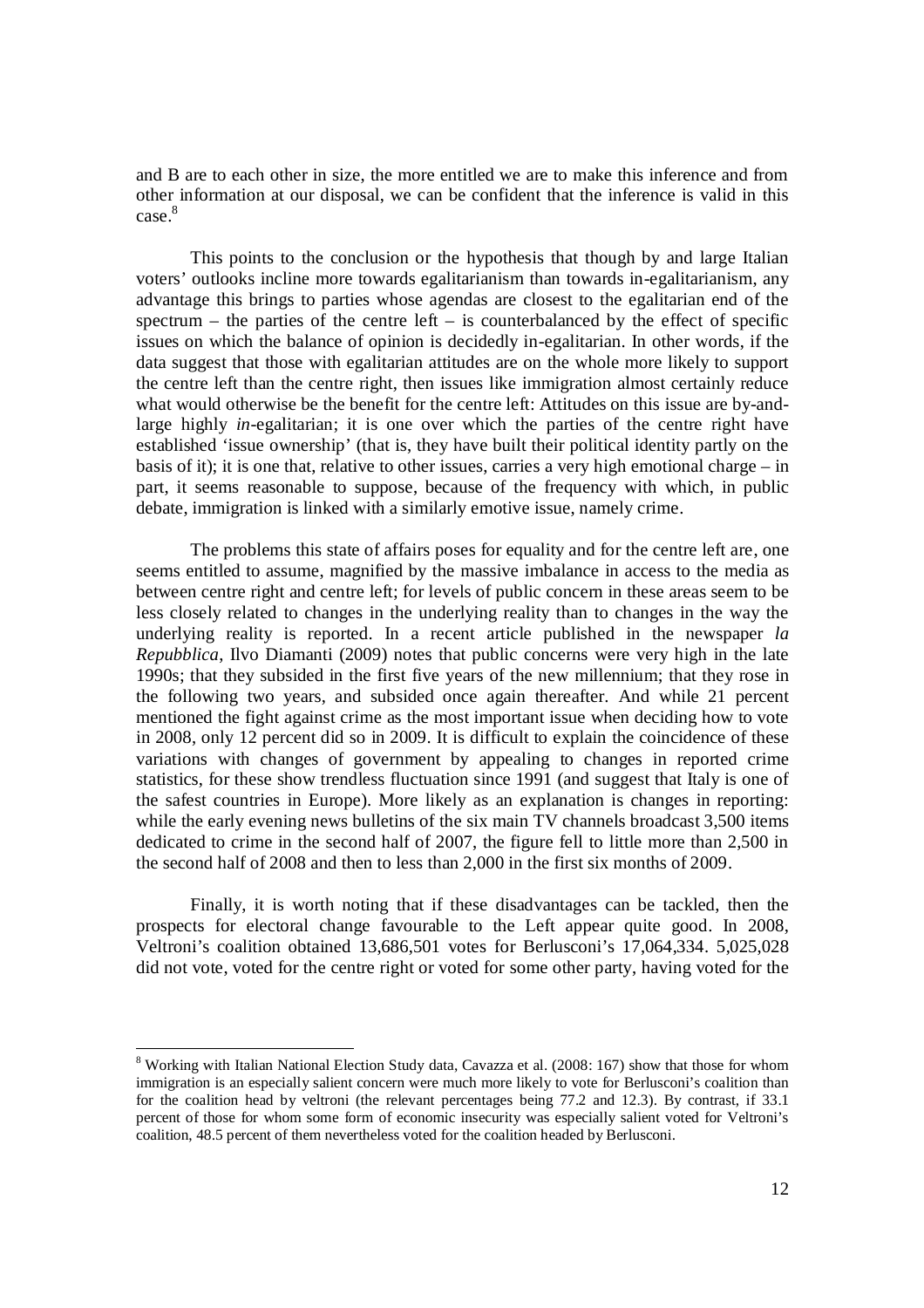centre left in 2006.<sup>9</sup> Had these people been persuaded to vote for Veltroni's coalition, then, even without the support of the 1,855,840 who voted for one of the non-aligned parties of the Left, the former Communist leader would have won easily. There is little need to rehearse the limits of pencil-and-paper exercises of this kind. The point is that the number of voters *potentially available* to it is such that the Italian Left can win. To suggest, as Emiliano Brancaccio did in a recent roundtable in *MicroMega* (Revelli et al., 2009), that the Left is confronted with the prospect of 'a long and cold winter' strikes me as unduly pessimistic.

#### **The pressure-group arena**

Measures conducive to greater equality can be pursued as much through pressure exerted upon the institutions of government from the outside, as through the autonomous initiatives of those staffing the institutions. So, given that to be on the Left means to pursue objectives, in whatever form, that will extend equality, our analysis will be incomplete without some reflection on what, aside from the party system and public opinion, is currently going on in civil society.

Here we have seen in recent years a number of significant changes connected with the decline of the 'red' and 'white' subcultures and in the religious and ideological certainties of the Cold War period, which have created space for the growth of a 'new associationism'. This has been expressed by a wide range of small groups, cooperatives, non-profit and volunteer organisations, 'pragmatic, rather than ideological, inclusive rather than exclusive, non-violent' (Ginsborg, 2003: 121). Between 1999 and 2003, the number of non-governmental organisations rose from 170 to 200, while between 2001 and the end of 2003, the number of voluntary organisations rose by 14.9 percent. Meanwhile, between 2001 and 2004, the number of social cooperatives grew from 5,515 to 7,100 (Censis, 2005: 14-15). The apparent growth in civic commitment seems to have been accompanied by a growth in protest activity, with the number of street demonstrations of various kinds rising from 3,576 in 2000, to 7,022 in 2004 (Censis, 2005: 13).

We would suggest that the two may well be different manifestations of a single phenomenon, that is, a growth in civic engagement or activity that in some way implies a commitment to the welfare of the collectivity. In the context of a populist politics – which has encouraged an individualism (rooted in familistic assumptions) that can and sometimes does spill over into instances of high-level corruption and collusion with criminal organisations – such commitment, we would suggest, carries connotations of opposition to the centre right, and adherence to egalitarian ideals. Of course, protest can be driven by all kinds of objectives, of the Right as well as of the Left. However, we are persuaded that the emergence of this 'new opposition' ('new' because it has often appeared to challenge the authority of the centre-left parties, uncertain how to respond) is left-wing rather than right-wing in character, partly because all the most high-profile

The figures refer to the majority premium arena and are calculated from the data for the 2008 election outcome provided on the Ministry of the Interior's web site (http://politiche.interno.it/politiche /camera080413/C000000000.htm) and from the percentages given in Table 4.3 of De Sio (2008b: 62).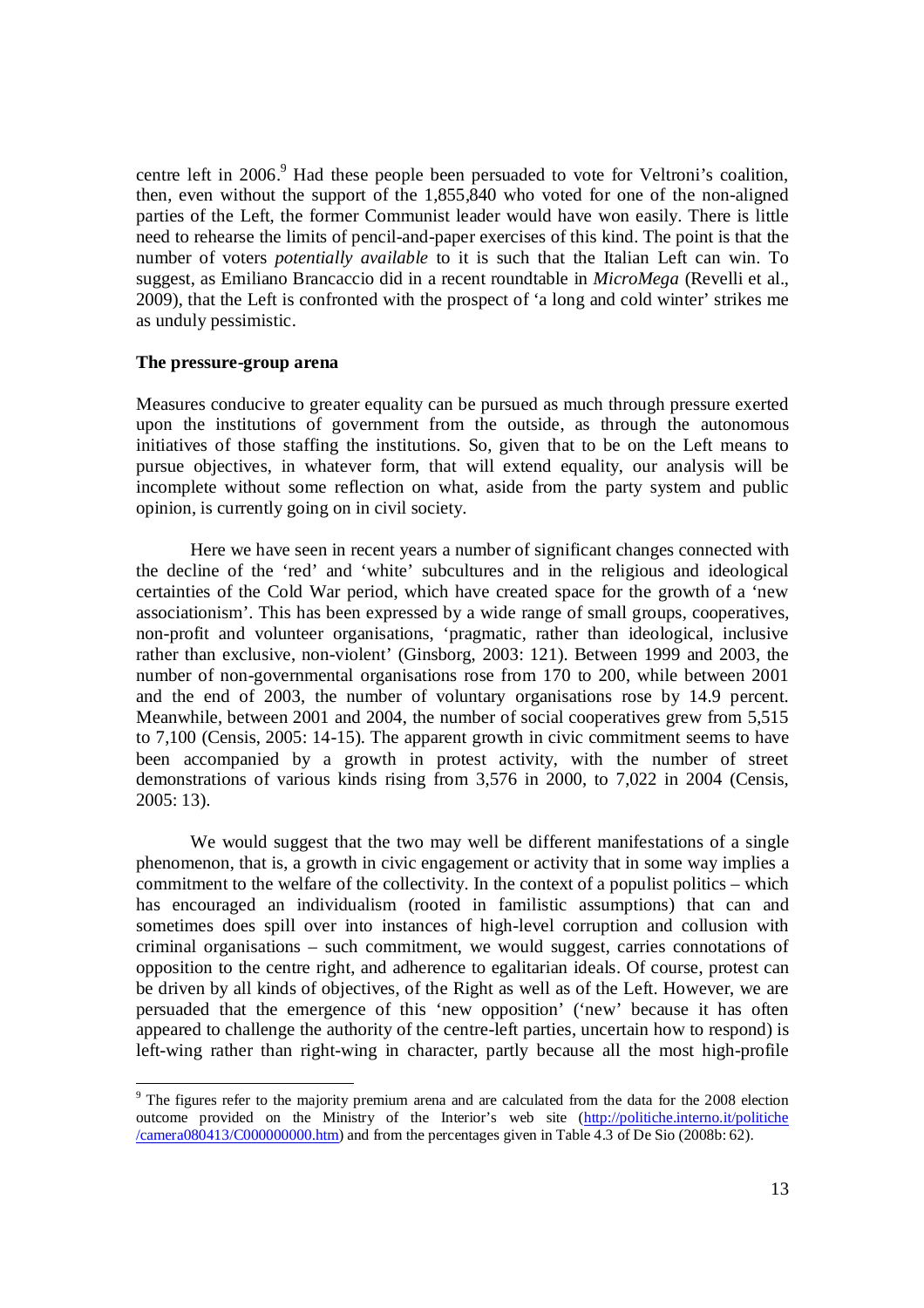protests of recent years appear to have had such a character. One thinks, here, of the school-students' protests against government-sponsored education reforms; the protests of the *Girotondi*; the enormous demonstrations and strikes against the proposals of second Berlusconi government to abolish article 18 of the Workers' Statute; protests against the war in Afghanistan; the European Social Forum; the protests against the invasion of Iraq, with their rainbow-coloured 'peace flags' hung from innumerable balconies up and down the country; the protests, in Val di Susa, against the proposed high-speed rail link between Lyon and Turin.

The most significant of waves of protest since the 2008 election have been the ones that took place in October and November last year following the publication of government proposals, which have since become law, for the reform of schools and universities. There were, in a range of major cities, a number of street demonstrations, involving occasional clashes with the police. There were also strikes and occupations of university buildings, the biggest single set of protests probably taking place on 30 October when the trade unions brought school and university staff out on strike and there were protest marches in several cities, with the one in Rome involving a million people according to the organisers.

We think that this heightened level of activism speaks positively to the prospects for equality and the Left because of what appears to be the relative efficacy of protest as a form of political activity in Italy. On the one hand, the long-standing weakness of the state (whose roots can be traced back at least as far as Unification itself) has on several notable occasions in the post-war period led the authorities, under pressure to give proof of the ability effectively to remain sovereign within their territory, to manage protest repressively (one thinks here of the policing of street demonstrations in the 1950s, and the strategy of tension in the 1970s). However, perhaps because of the very same weakness, the authorities have also historically been rather receptive to the substantive demands of protestors. One thinks, to take some of the most famous post-war examples, of the following.

- 1969 and 1970, in the immediate aftermath of the workers' and students' protests, saw
	- o improvements to the pensions system;
	- o the passage of the so-called Workers' Statute (which among other things established the right of workers to meet and organise at their places of work);
	- o the introduction of divorce and the legislation necessary to give effect to the constitutional provisions providing for the establishment of decentralised (i.e. regional) government and for abrogative referenda.
- In 1976, the movement for urban renewal was successful in obtaining passage of law no. 278. This increased the opportunities for popular participation in local decisionmaking by providing for the election of decentralised, neighbourhood councils in municipalities of over 30,000 inhabitants.
- In the course of the 1980s, a large number of the social circles set up in the wake of the youth movement of 1977 gained official recognition as associations able to fill a number of the gaps in the provisions of the welfare state. A number of the circles even received public subsidies (Della Porta, 1996: 47, 79, 82).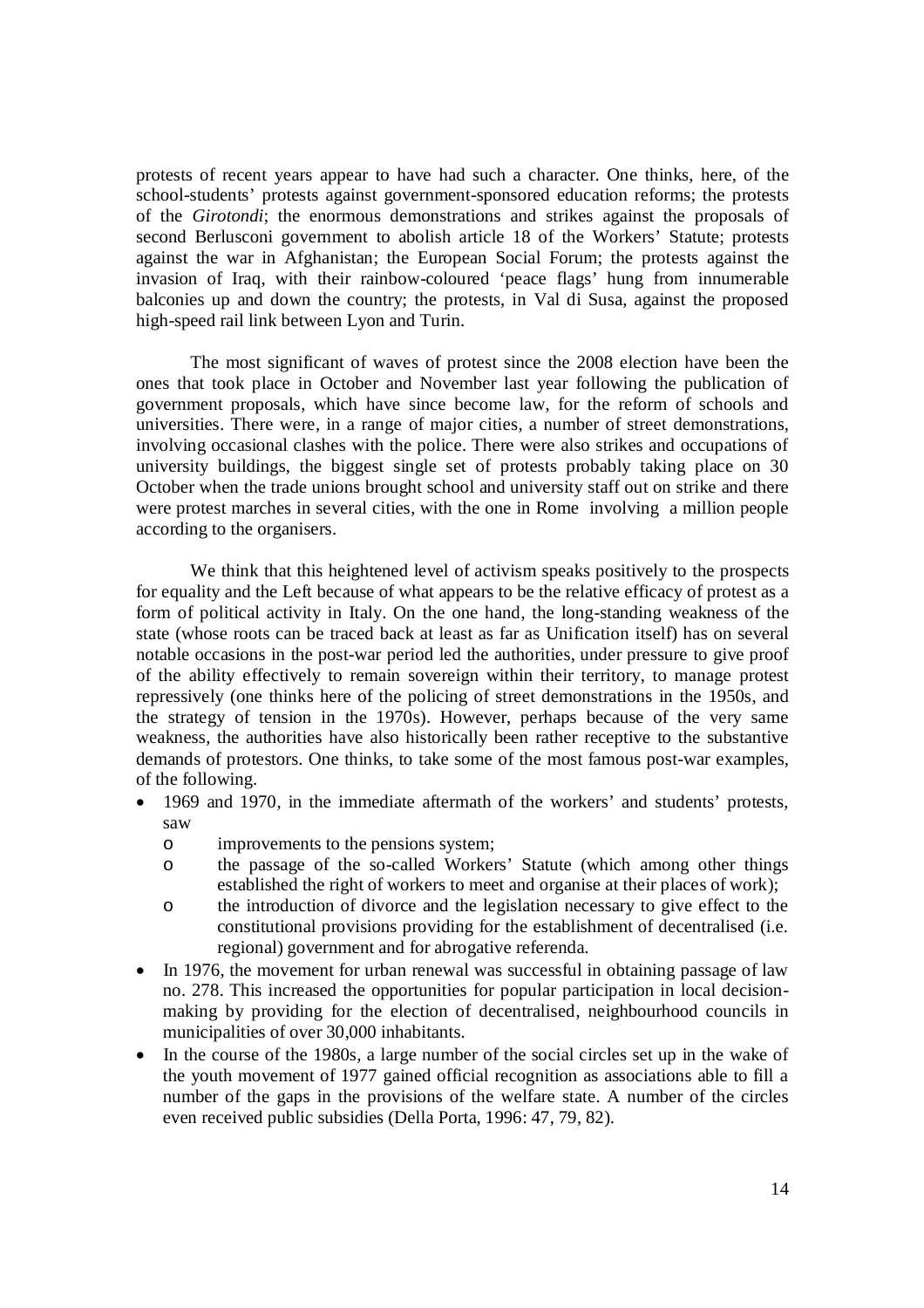Finally, it is worth suggesting that the success of any protest movement is likely to be positively correlated with the degree to which it is successful in establishing links with significant party-political actors, able to act as effective spearheads for the protesters. Perhaps the main reason why the anti-Gelmini protests died out rather rapidly and seem to have had no lasting consequences is precisely because they failed to do that. On the contrary, as a journalist seeking to provide a sketch of the outlooks of the students noted,

Of Italian politicians there is not a single mention. [There is] opposition to the centre right and diffidence towards Veltroni and the Pd (Portanova, Riva and Schiavulli, 2008: 79).

One student declared: 'Let them not try again to take charge of the protest; it won't be accepted' (*e non provino ancora a metterci il cappello sopra, non passa*) (Portanova, Riva and Schiavulli, 2008: 79). This reflected a very strong anti-political mood in the protest movement that was summed up well by Filippo Andreatta, Professor of International Relations at the University of Bologna. When asked whether he thought the anxieties expressed by the student protestors were closer to being existential or political, he replied:

I would say a pre-political anxiety. I see in it the lack of any hope rather than a political objective. Unlike in 1968, the protest has not been ignited by any ideology. It is directed against the political class as a whole, which is not seen as representative of the country at large (Portanova, Riva and Schiavulli, 2008: 75).

The significance of this is that a movement that goes beyond a certain point in rejecting politics must, surely, weaken itself by undermining its ability itself to act politically.

#### **Conclusion**

What we have sought to do in this paper is quite simply to take what evidence is most immediately available about the current features of party politics, public opinion and pressure-group activity in Italy to see what it suggests to us about the current state of the Left and its prospects, on the assumption that its apparent current weakness invites attempts to account for it. Our overview has to a large extent been of an impressionistic nature, but it has, we think, thrown up some specific suggestions that might now be explored in a more rigorous fashion (e.g. through the analysis of the 2008 ITANES data, which has just become publicly available); and it has thrown a question mark over the assumption of Left weakness itself.

For at least two reasons, it is at least highly doubtful that the Left is significantly weaker now than it has been at various times in the past. First, if the terms 'Left' and 'Right' refer to attitudes towards the ideal of egalitarianism, then our impression is that those involved in the pursuit of objectives that will increase equality, currently have significant party-political and electoral resources they can count upon, as well as a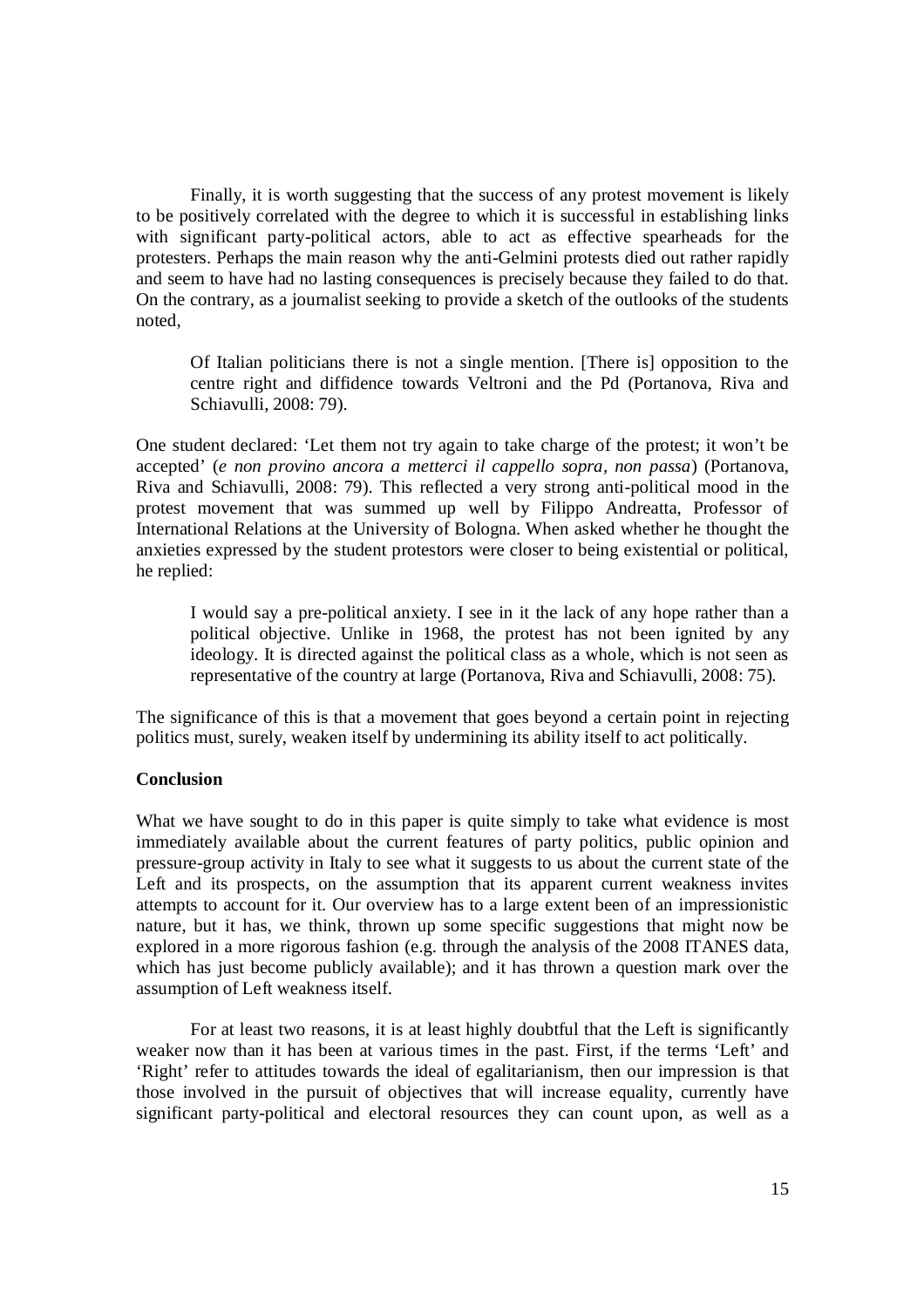number of potential opportunities in the weaknesses of the centre right and in a vibrant civil society. It cannot be automatically assumed that the prospects for left-wing party actors are bleaker now than they were two years ago when they were burdened with the responsibility of sustaining an unpopular government and under constant attack from putative allies to the right on the one hand, and from disappointed core supporters on the other.

Second, casting one's mind further back, one is reminded that once Italy had a large communist party with over thirty percent of the vote and a deep-rooted left-wing sub-culture in the central regions of the country; today the subculture has almost ceased to exist as such and parties with the communist label struggle to achieve a fraction of the vote of the PCI. But in terms of egalitarian demands once controversial but now taken for granted, it is obvious that the Left is immeasurably stronger today than when the PCI was at its height. It is enough to think of the significant advances that have been made over the past thirty years in terms of gender equality, in terms of the equality of those of different sexual orientations, of those belonging to different ethnic groups, of those at different stages of the life-cycle and so forth.

Of course those who are on the Italian Left in terms of their self perceptions will understandably argue that much remains to be done, and that the likelihood that a government will take office in the near future with anything like an incisive agenda in these and other areas of inequality seems small. One cannot but concur with both points. But one also feels moved to suggest that pessimism must be tempered by the awareness that the pursuit of equality will *always* be difficult even in the most favourable of circumstances. There are at least two reasons for this. One is that as compared to the Right, the Left is significantly handicapped by the much greater difficulty it has in achieving unity. In seeking to defend the extant against demands for greater equality, the Right has room for considerable ideological flexibility. The Right thus has

an enormous unifying capacity because it is open to the most unprincipled cultural adventures and the most audacious importations. The left, by contrast, requires clarity of thought, theoretical rigour, and is thus lacerated by recurring, violent ideological conflicts because it conceives of the movement in terms of its inescapable relationship with theory (Terzi, 2003: 61).

In the second place, the principle of liberal democracy itself massively advantages the Right. By institutionalising political conflict and by offering formal political equality while remaining indifferent to substantive inequalities in the distribution of power, it automatically disadvantages those seeking redistribution; for on the one hand, it renders illegitimate any political project whose pursuit fails to respect its own institutional principles. On the other hand, by virtue of the substantive power imbalance itself, it erects considerable barriers in the way of the construction of a majority that would allow the pursuit of redistribution by means that *are* deemed legitimate. Unless the Left is willing to put aside some of its awe of liberal democracy – to incline (in terms of Bobbio's four categories) less towards the centre left and more towards the far left – then it will continue, in Italy as elsewhere, to face an uphill struggle.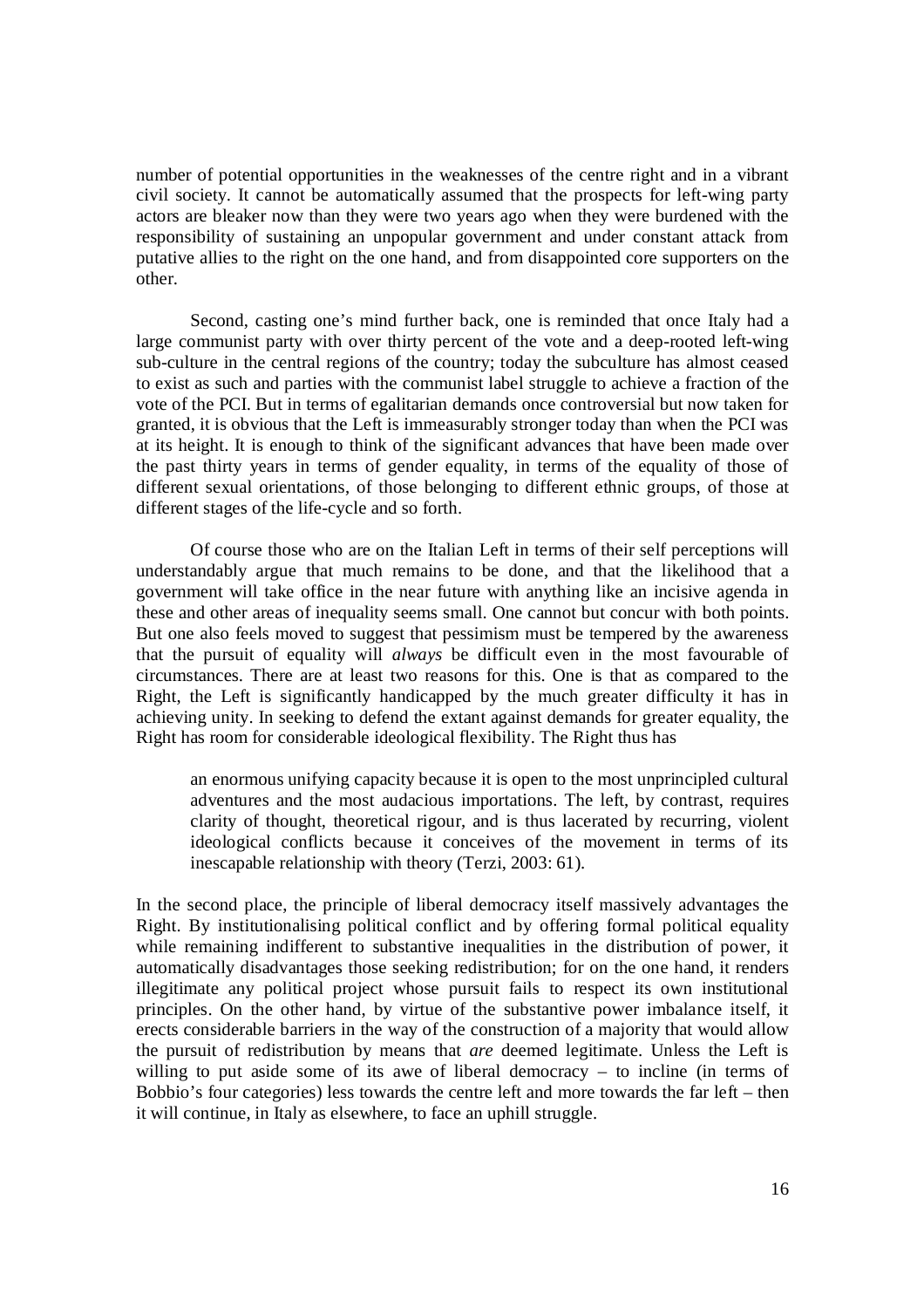#### **References**

- Bobbio, Norberto (2004), *Destra e sinistra: Ragioni e significati di una distinzione politica*, Rome: Donzelli.
- Bertolino, Simone (2004), *Rifondazione comunista: Storia e organizzazione*, Bologna: il Mulino.
- Buzzanca, S. (2008), 'Sinistra Arcobaleno, un voto su due al Pd', *la Repubblica*, 17 April, p.13.
- Cavazza, Nicoletti, Corbetta, Piergiorgio and Roccato, Michele (2008), 'Il colore politico del insicurezza', pp.161-178 in ITANES, *Il ritorno di Berlusconi: Vincitori e vinti nelle elezioni del 2008*, Bologna: il Mulino.
- Censis (2005), *39<sup>o</sup> Rapporto annuale sulla situazione sociale del paese*, http://www.censis.it/
- Chiaramonte, Alessandro (2008), 'How Prodi's Unione won by a handful of votes' pp.203-222 in James L. Newell (ed.), *The Italian General Election of 2006: Romano Prodi's Victory*, Manchester: Manchester University Press.
- Chiaramonte, Alessandro (2009), 'Italian voters: Berlusconi's victory and the 'new' Italian party system', pp.193-210 in James L. Newell (ed.), *The Italian General Election of 2008: Berlusconi Strikes Back*, Basingstoke: Palgrave.
- Corbetta, P. Marcotti, P and Vanelli, V (2008), 'Elezioni 2008 Flussi elettorali in 15 città', Istituto Cattano, http://www.cattaneo.org/pubblicazioni/analisi/pdf/Analisi %20Cattaneo%20%20Flussi%20elettorali%202008%20in%2015%20citt%C3%A 0%20(25%20giugno%202008).pdf
- De Sio, L. (2008a), 'Elettori in movimento', paper presented to the workshop, 'Elezioni del 14-15 aprile 2008: prime analisi' organised by Sise (Società Italiana di Studi Elettorali), Florence, 14 May, www.studielettorali.it.
- De Sio, L. (2008b), 'Il secondo motore del cambiamento: I flussi del voto', pp.57-70 in ITANES, *Il ritorno di Berlusconi: Vincitori e vinti nelle elezioni del 2008*, Bologna: il Mulino.
- Della Porta, Donatella (1996), *Movimenti Collettivi e Sistema Politico in Italia 1960- 1995*, Rome and Bari: Laterza.
- Deschower, Kris (2004), 'New Parties in Government: A Framework for Analysis', paper presented to the workshop on 'New Parties in Government, ECPR Joint Sessions of Workshops, University of Uppsala, 13-18 April.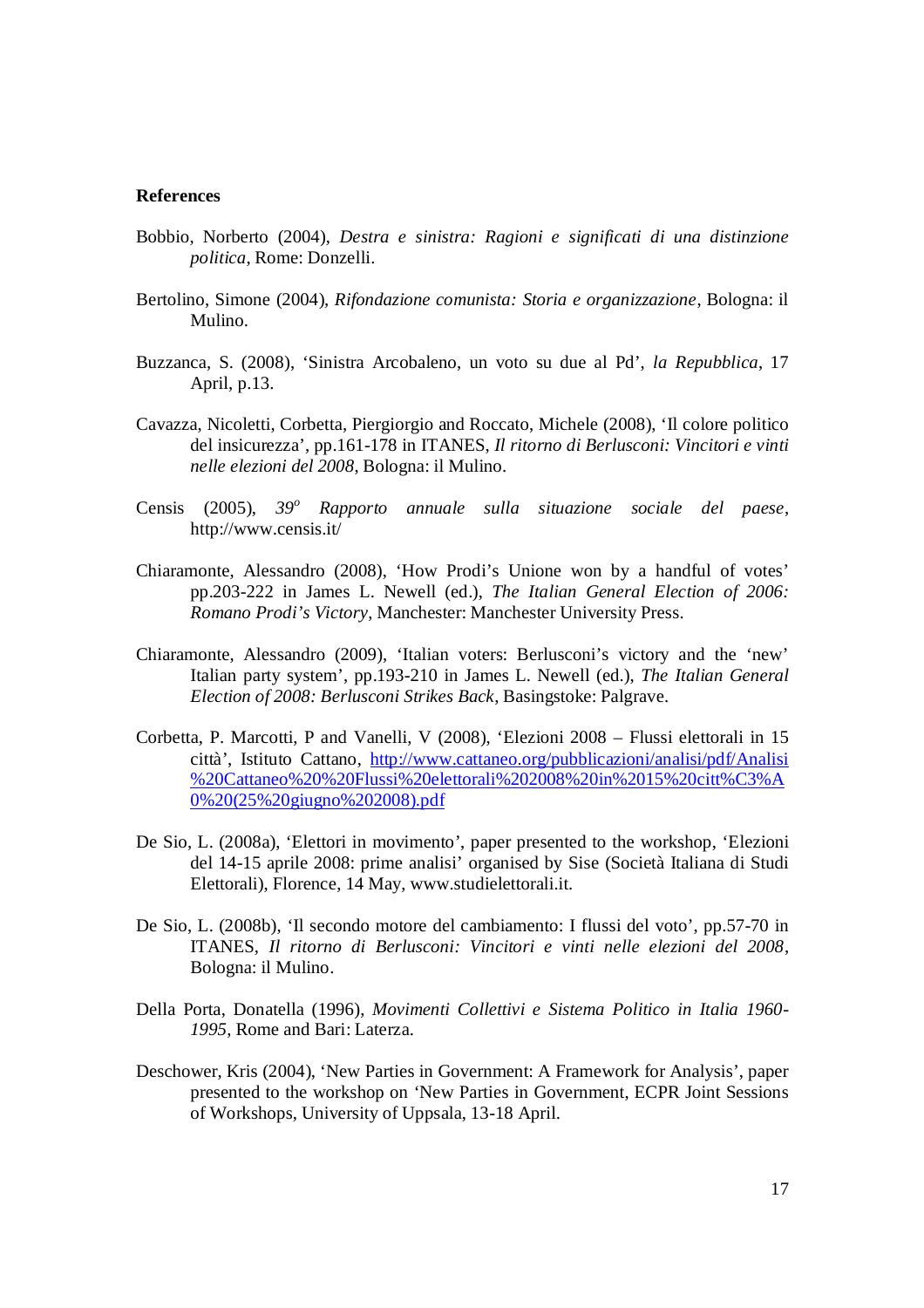Diamanti*,* Ilvo (2008), 'Il "non luogo dei democratici" *la Repubblica,* 21 December, p.1.

Diamanti, Ilvo (2009), 'La paura a telecomando', *la Repubblica*, 9 August, pp.1, 6.

Dinmore, Guy (2009), 'Berlusconi whispers grow louder', *Financial Times*, 25 June, p.9.

- Feltrin, P. and Natale, P. (2008), 'Elezioni politiche 2008. Primi risultati e scenari', *Polena* 5(1): 143-167.
- Floridia, A. (2008) 'Gulliver Unbound. Possible Electoral Reforms and the 2008 Italian Election: Toward an end to 'Fragmented Bipolarity?'', *Modern Italy* 13(3): 317- 332.
- Ginsborg, Paul (2003), *Italy and its Discontents*, London: Penguin.
- Lopapa, C. (2008), 'E nelle urne i partiti trovano un tesoro', *la Repubblica*, 17 April, p.4.
- Mannheimer, R. (2008), 'Vince il bipolarismo Carroccio e Di Pietro nuove «ali radicali»', *Corriere della Sera*, 15 April, p.3.
- Portanova, Mario, Riva, Gigi and Barbara Schiavulli (2008), 'Giovani Contro', *l'Espresso*, no. 44, 6 November, pp.72-79.
- Revelli, Marcao, Dal Lago, Alessandro and Brancaccio, Emiliano (2009), 'Il freddo inverno della sinistra italiana', *MicroMega*, no. 4, 2009, pp.39-53.
- Roncarolo, F. and Belluati, M. (2008) 'Surfing and trying to keep afloat. The political communication process in a highly fragmented coalition led by a 'Great Mediator'', *Modern Italy* 13(3): 333-348.
- Rosso, Umberto (2009), 'Ora nel Pdl suona l'allarme "Così il Senatùr ci indebolisce"', *la Repubblica*, 17 August, p.3.
- Schianchi, Francesca (2009) 'Nasce il partito del Sud e spaventa i colonnelli Pdl' *la Stampa*, 11 July, http://www.lastampa.it/redazione/cmsSezioni/politica/200907 articoli/45405girata.asp
- Sorgi, Marcello (2009), 'Dalla Sicilia alla Campania il Partito del Sud mette le ali', *la Stampa*, 10 July, http://www.lastampa.it/redazione/cmsSezioni/politica/200907 articoli/45374girata.asp
- Terzi, Riccardo, (2003), 'La natura della destra e i dilemma della sinistra', *Democrazia e Diritto*, no. 1, anno XLI, pp.61-68.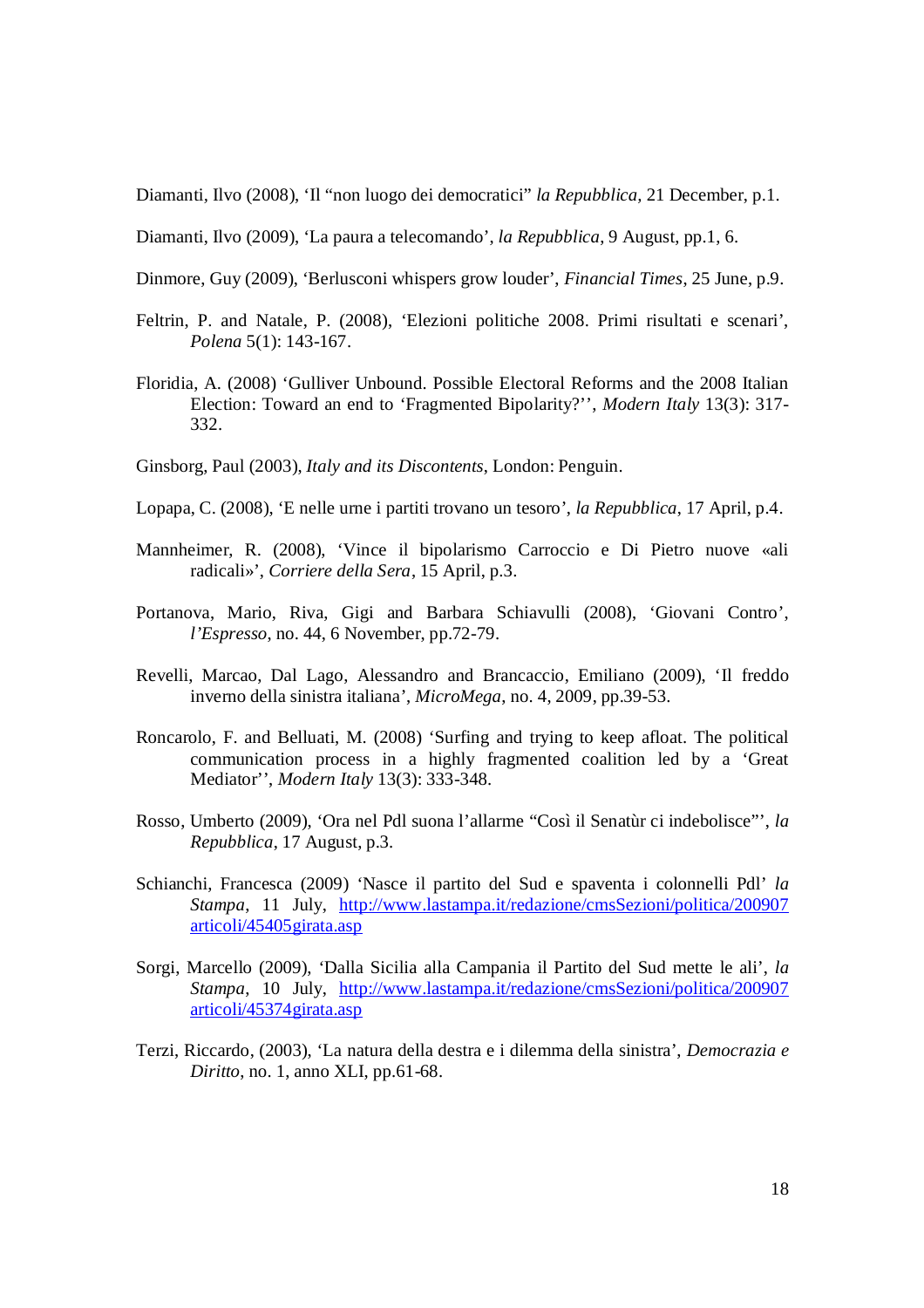Urbani, G. (2009), Interview with Aldo Cazzullo, 'Urbani: il progretto del «nuovo» Pdl? La debolezza del Pd ci contaggia', *Corriere della Sera*, 15 January, p.6.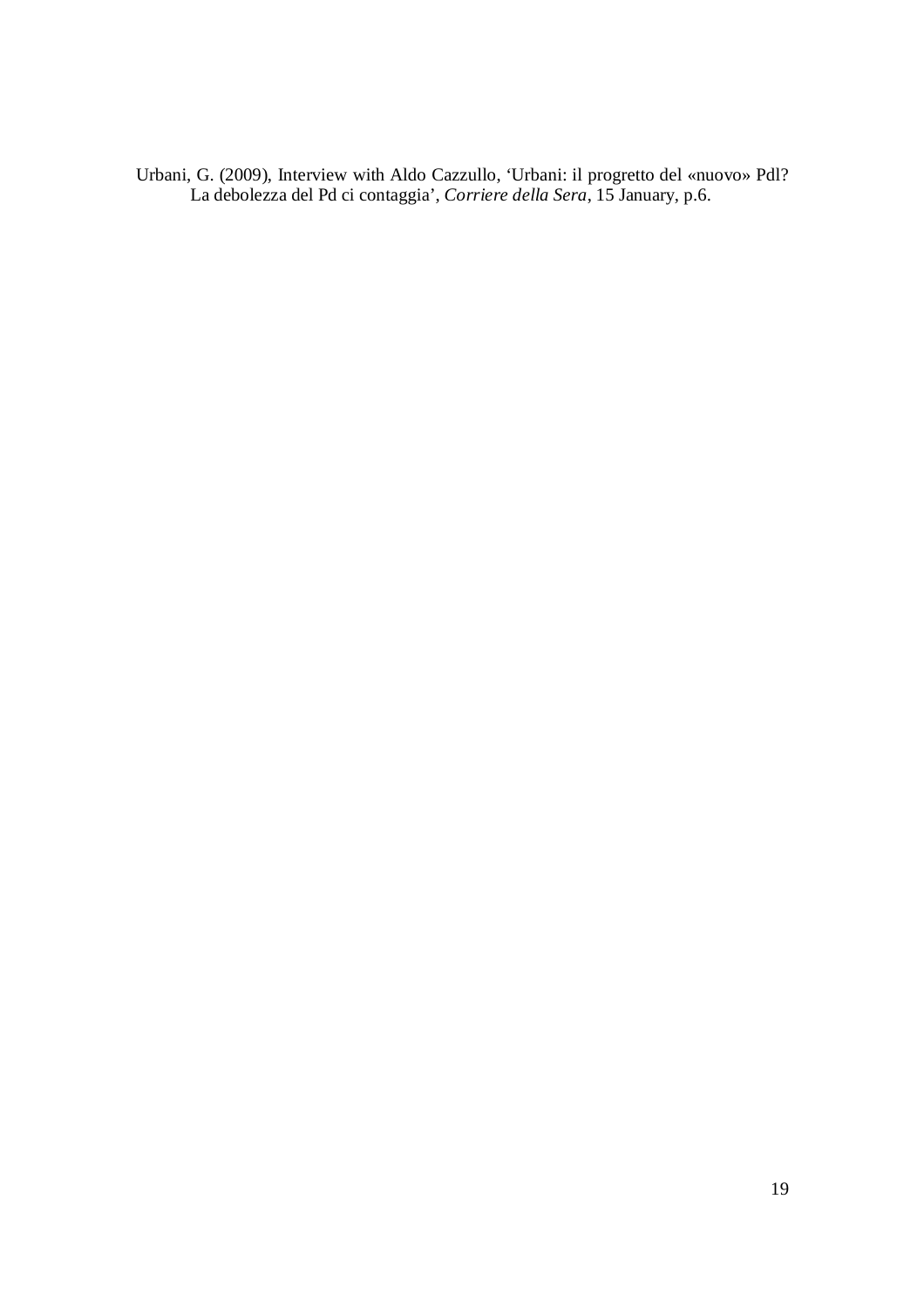|      | Majoritarian arena |         |                  |         |           |         |  |
|------|--------------------|---------|------------------|---------|-----------|---------|--|
|      | N votes            | % votes | N votes          | % votes | N votes   | % votes |  |
|      | Centre left        |         | Centre right     |         | Others    |         |  |
| 1994 | 12,614,738         | 32.8    | Polo 15,179,764  | 39.4    | 8,148,110 | 21.1    |  |
|      |                    |         | AN 2,561,546     | 6.7     |           |         |  |
| 1996 | <b>Ulivo</b>       |         |                  |         |           |         |  |
|      | 15,729,124         | 42.2    | Polo 15,028,275  | 40.3    | 1,508,969 | 4.0     |  |
|      | Prog. 1,000,244    | 2.7     | League 4,038,511 | 10.8    |           |         |  |
| 2001 | 16,284,443         | 43.7    | 16.936.038       | 45.5    | 4.004.342 | 10.8    |  |
|      | Proportional arena |         |                  |         |           |         |  |
|      | Centre left        |         | Centre right     |         | Others    |         |  |
| 1994 | 13,298,244         | 34.3    | 17,944,799       | 46.4    | 7,474,000 | 19.3    |  |
| 1996 | 13,017,475         | 34.7    | 19,775,087       | 52.7    | 4,696,765 | 12.5    |  |
| 2001 | 12,976,189         | 35.0    | 18,433,911       | 49.7    | 5,673,061 | 15.3    |  |
| 2006 | 19,497,354         | 49.6    | 19,367,032       | 49.3    | 343,028   | 0.1     |  |
| 2008 | PD/IdV             |         |                  |         |           |         |  |
|      | 14,088,968         | 37.5    | PdL/LN17,394,890 | 46.3    | 2,771,899 | 7.4     |  |
|      | SA 1,152,781       | 3.1     | UDC 2,131,759    | 5.7     |           |         |  |

Table 1: Chamber of Deputies election results, 1994 – 2008

Sources: figures for 2001 and 1996 elections taken from 'Riepilogo elezioni politiche', http://brunik.altervista.org/20030922221253.html; figures for 1994 elections taken from http://www.rassegna.it/elezioni/indice.htm and from

http://elezionistorico.interno.it/liste.php?tp=C&dt=27/03/1994&cta=I&tpEnte=A&tpSeg=C&numEnte=&s ut1=&sut2=&sut3=&descEnte=&descArea=ITALIA; figures for 2006 elections taken from Chiaramonte (2008); figures for 2008 elections taken from Chiaramonte (2009).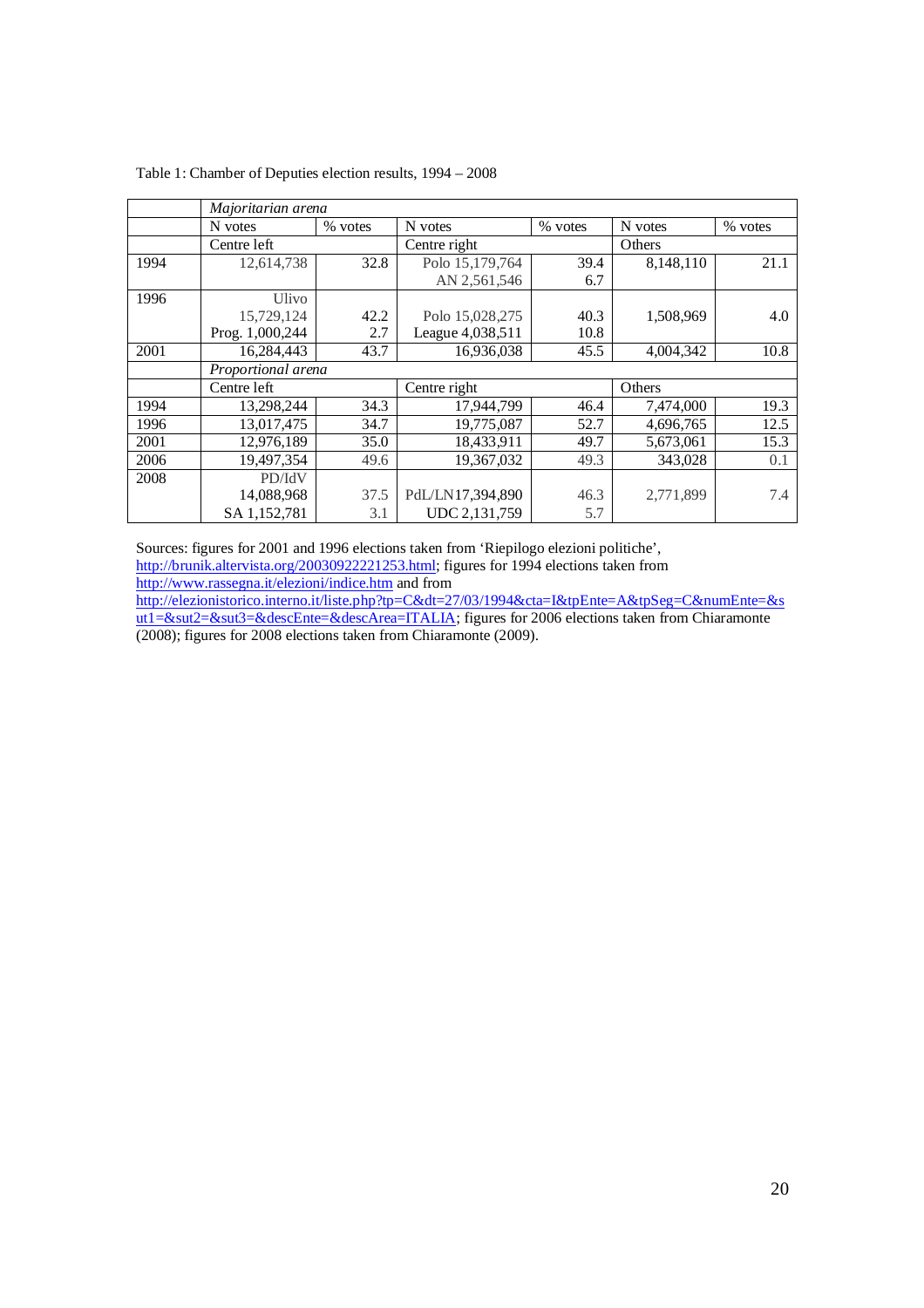Table 2: Public attitudes on issues related to equality

| <b>Ouestion</b>                            | <b>Response category</b>   | $\frac{0}{0}$ | <b>Response category</b> | $\frac{0}{0}$ |
|--------------------------------------------|----------------------------|---------------|--------------------------|---------------|
| Dario Franceschini has proposed that       | In favour                  | 60.0          | Against                  | 37.0          |
| measures to tackle the crisis should       |                            |               |                          |               |
| include the payment of a monthly           |                            |               |                          |               |
| unemployment cheque, by the State, to      |                            |               |                          |               |
| those who lose their jobs                  |                            |               |                          |               |
|                                            |                            |               |                          |               |
| Cohabiting couples should have the same    | Agree                      | 58.1          | Disagree / don't know    | 41.9          |
| rights as married couples                  |                            |               | / no answer              |               |
|                                            |                            |               |                          |               |
| Would you agree with the idea of giving    | Yes                        | 52.6          | No                       | 39.8          |
| the right to vote in local elections to    |                            |               |                          |               |
| immigrants who have been settled in the    |                            |               |                          |               |
| country for some years, have a steady      |                            |               |                          |               |
| job and pay taxes?                         |                            |               |                          |               |
| With which of these statements do you      | increase still further the | 50.0          | be a resource for the    | 37.0          |
| most agree? 'Differentiating wages and     | gap between North and      |               | South by leading         |               |
| salaries in different areas of the country | South and increase         |               | firms to invest where    |               |
| in relation to differences in the cost of  | poverty in the southern    |               | the cost of labour is    |               |
| living would                               | regions'                   |               | lower'                   |               |
|                                            |                            |               |                          |               |
| Do you agree that clandestine              | No                         | 30.0          | Yes                      | 68.0          |
| immigration should be made a crime?        |                            |               |                          |               |
|                                            |                            |               |                          |               |
| Recently, the Government turned away a     | Wrong?                     | 25.6          | Right?                   | 67.5          |
| boat bringing immigrants from Libya. In    |                            |               |                          |               |
| your view, was this decision               |                            |               |                          |               |
|                                            |                            |               |                          |               |

*Note:* the difference between 100, and row totals is accounted for by 'don't know' / no answer.

*Source:* http://www.sondaggipoliticoelettorali.it/: IPR Marketing (10 August 2009); Demos&Pi (21 May 2009); Demos&Pi (30 March 2009); ISPO S.R.L. (9 March 2009); CRESPI RICERCHE (5 September 2008); IPSOS Public Affairs (28 May 2008).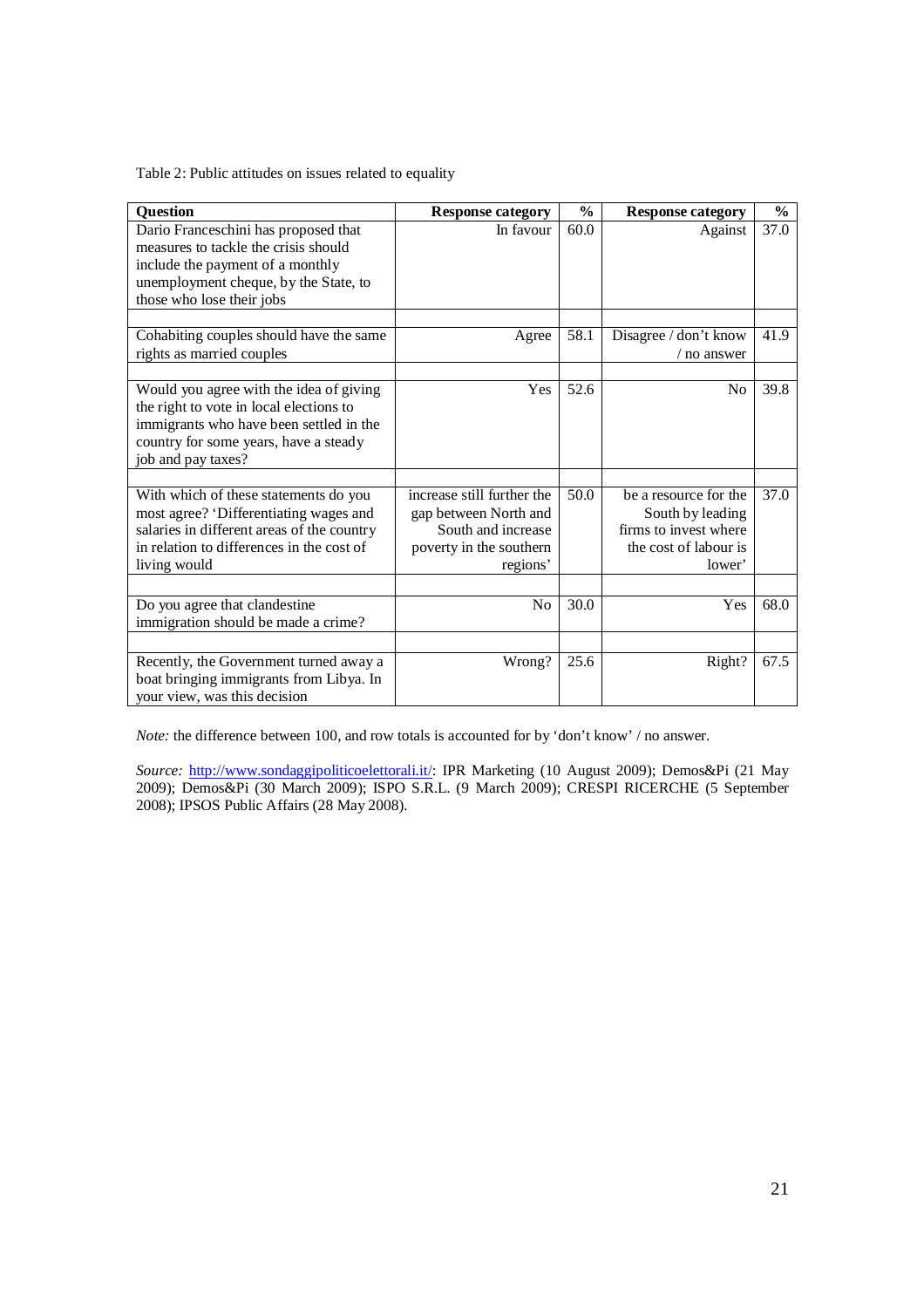

# **Figure 1: Alliance formation and division among the parties of the 'radical left', 2006 – 2009**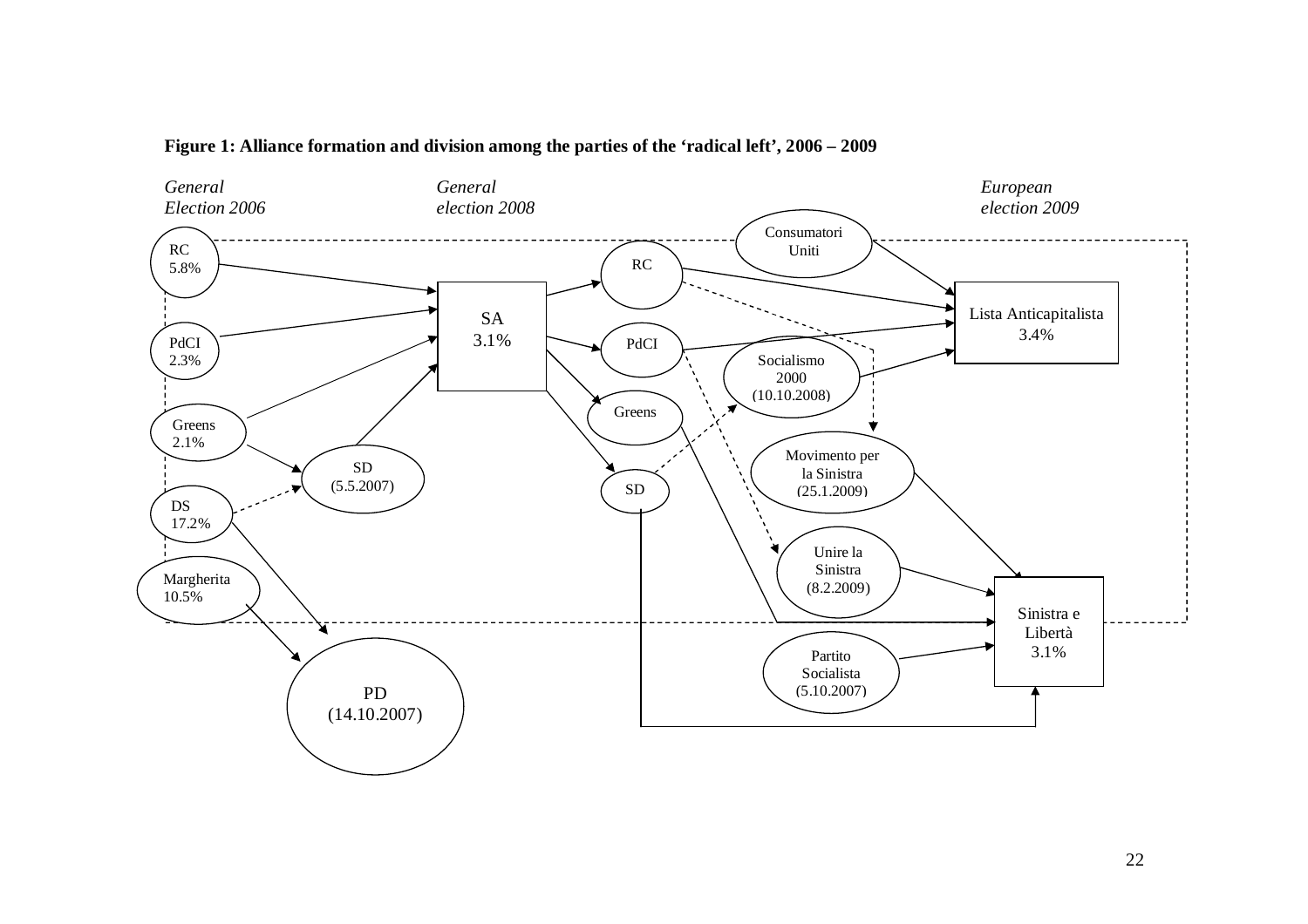Note:

Ovals indicate independent parties and organisations Squares and rectangles indicate electoral coalitions Full arrows indicate majority shifts Broken arrows indicate minority shifts

# Abbreviations:

| Rifondazione Comunista          |
|---------------------------------|
| Partrito dei Comunisti Italiani |
| Democratici di Sinistra         |
| Sinistra Democratica            |
| Partito Democratico             |
|                                 |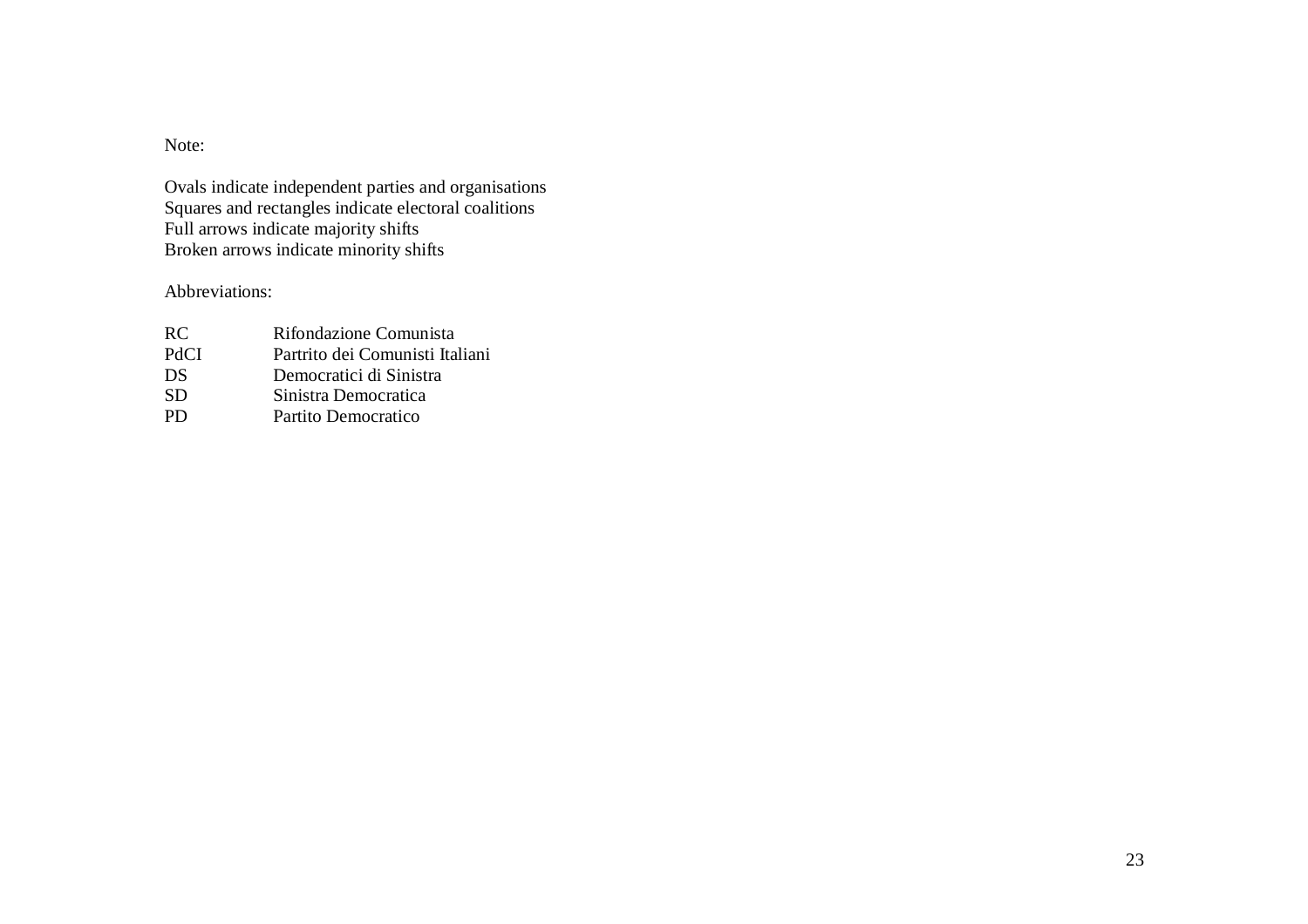

**Figure 2 Percent with 'a lot' or 'quite a lot' of confidence in Berlusconi as PM and in his government**

*Source*: IPR Marketing, www.sondaggipoliticoelettorali.it